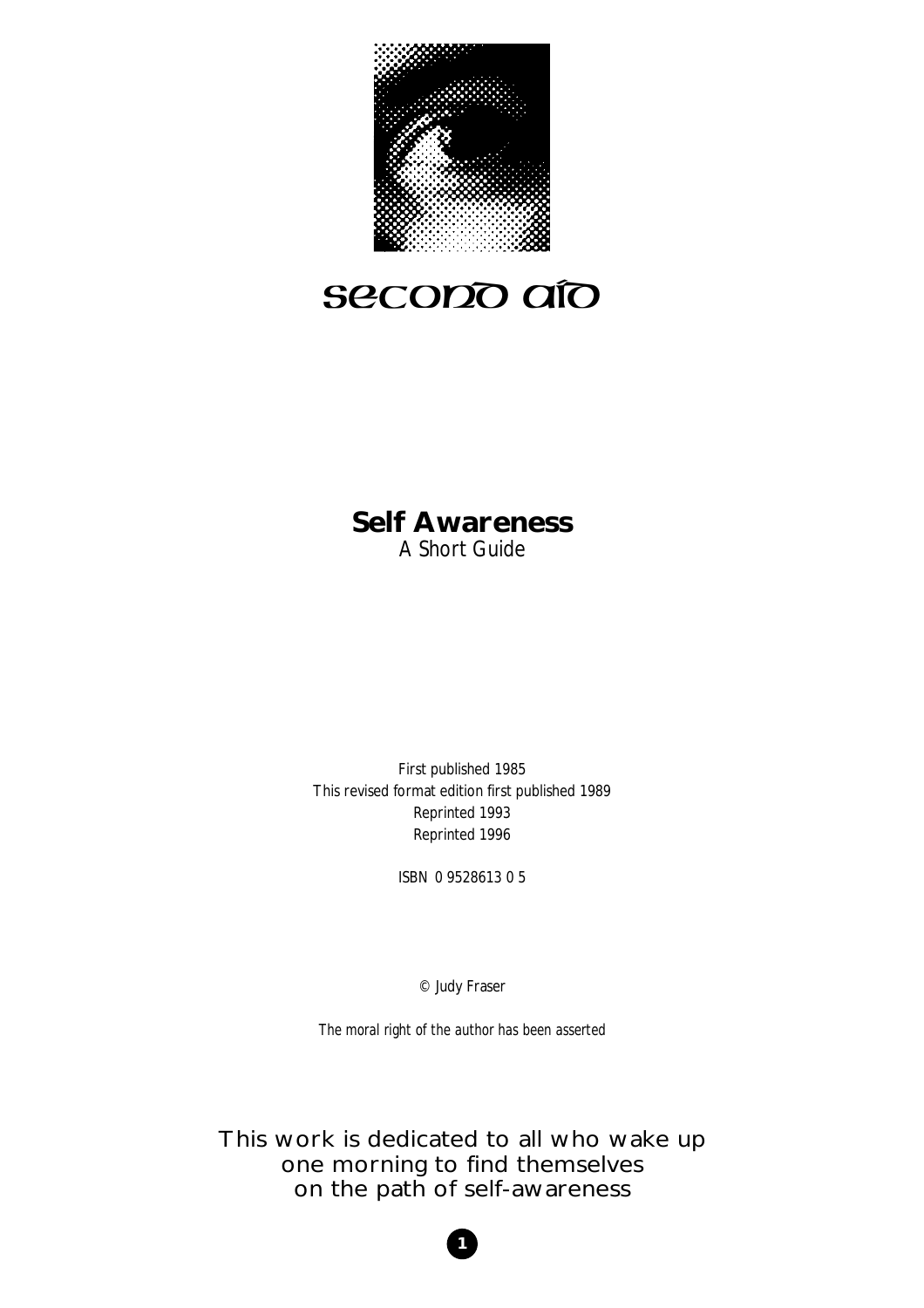

## **Foreword**

As a conventionally trained physician and scientist, I find it exceedingly difficult to come to terms with a concept of bodily energy which is not quantifiable in physical units. It was with some trepidation, therefore, that I accepted an invitation to join a group on a visit to Egypt, organised by Second Aid. I had met Judy Fraser socially and we had discussed, inter alia, a project which she had in mind, and which I believed to be of major importance. Hence, although I was a trifle apprehensive about the sort of people I thought might be immersed in the exercise of developing 'self-awareness', I was reassured to know that Judy and I had more than a little in common.

In the event, our trip proved to be a rich and unforgettable experience, in many different ways. The group was made up of people from widely different backgrounds, interests and ages who were, without exception, delightful and stimulating travelling companions, and as we visited the temples and tombs of the successive dynasties we all became aware of the spiritual influence that still lingers in these ancient holy places, and with which, to some extent, I think all of us could identify.

Not surprisingly, many members of the group looked to Judy for surcease of various problems, both physical and psychological, which had directed their footsteps towards Second Aid in the first place, and her unique skills were in almost constant demand. But on the physical level, which can never be wholly dissociated from the psychological, I as an experienced physician, was privileged to sometimes be able to help.

What I have learned from Second Aid, and from all that is encompassed by this small yet huge book, is that there is a great deal of mental, emotional and physical discomfort which can be relieved by the processes involved in the development of self awareness – and that in some circumstances this can operate synergistically with the practice of 'conventional' medicine in a truly holistic sense.

In dealing with our respective 'patients', Judy and I approach from radically different points of departure, but our objectives are the same, and our concepts of good health and a sense of well-being are identical. I have also learned something of the deep understanding that has contributed to the concept of Second Aid, and which found expression in the ancient civilisations, and is rooted in the subconscious databank of mankind.

There is no conflict between the practice of conventional medicine and the practice of Second Aid. On the contrary, aptly named Second Aid can relieve our surgeries of a proportion of people whose emotional needs are the basis of psychological physical symptoms which will inevitably fail to respond to routine medical and psychological treatment.

John Rawlins.

Surgeon Vice-Admiral Sir John Rawlins KBE, FRCP, FFCM, MFOM, FRAeS

Honorary Research Fellow – *University of Lancaster* Honorary Director of Technology – *Robert Gordon's University* Honorary Fellow – *University College, Oxford*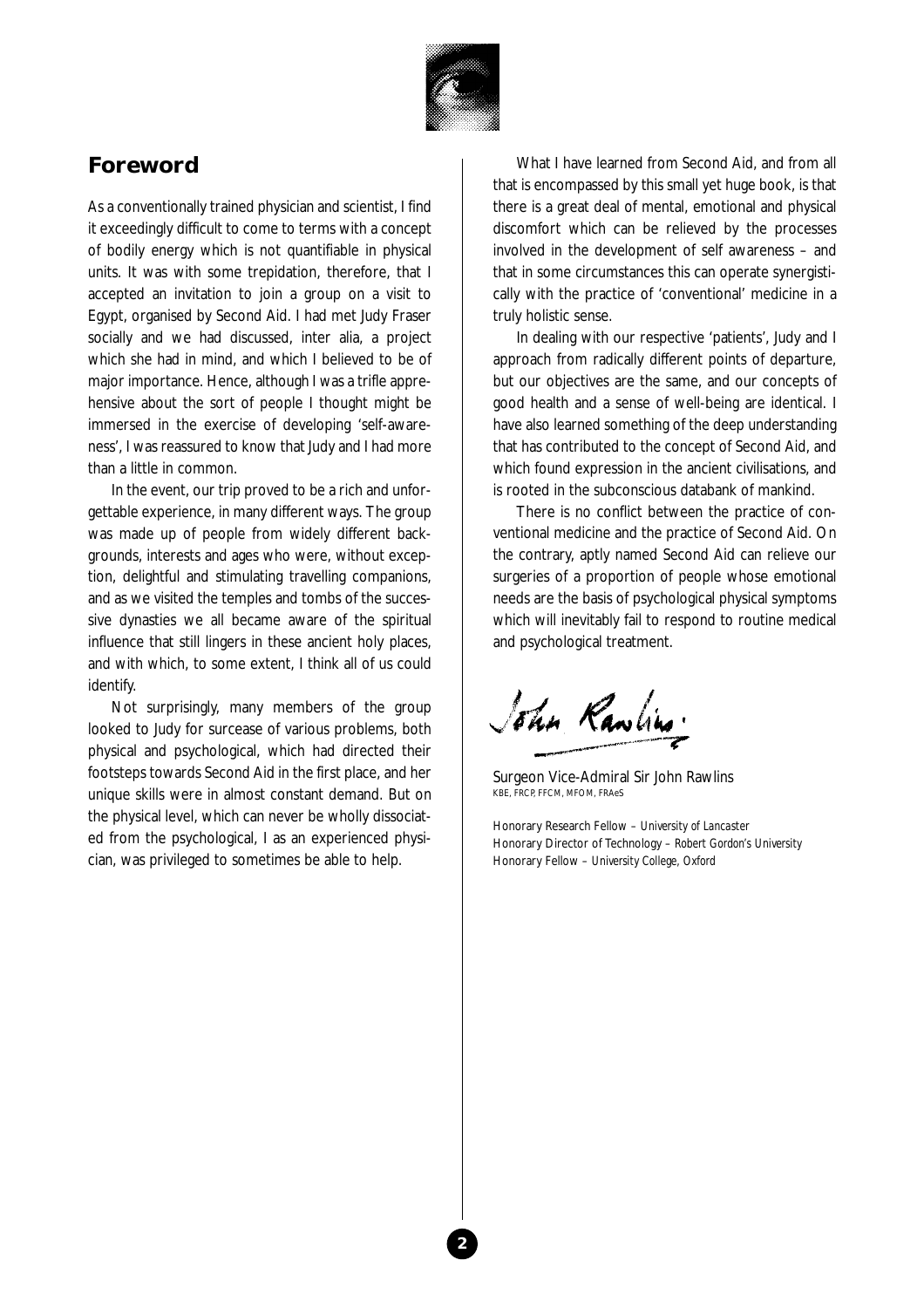

## **Note to Students**

Please use an exercise book or diary to record your thoughts and reactions. Comparison of how you are now to how you used to be will help stabilise you in the present. Eventually past pain will fade, future ideas will become more realistic and you will be relaxed within life as it is now.

*I would not interfere with any creed of yours, nor want to appear that I have all the cures. There is so much to know. So many things are true, the way my feet must go may not be best for you. And so I give this spark of what is light to me, to guide you through the dark, but not to tell you what to see.*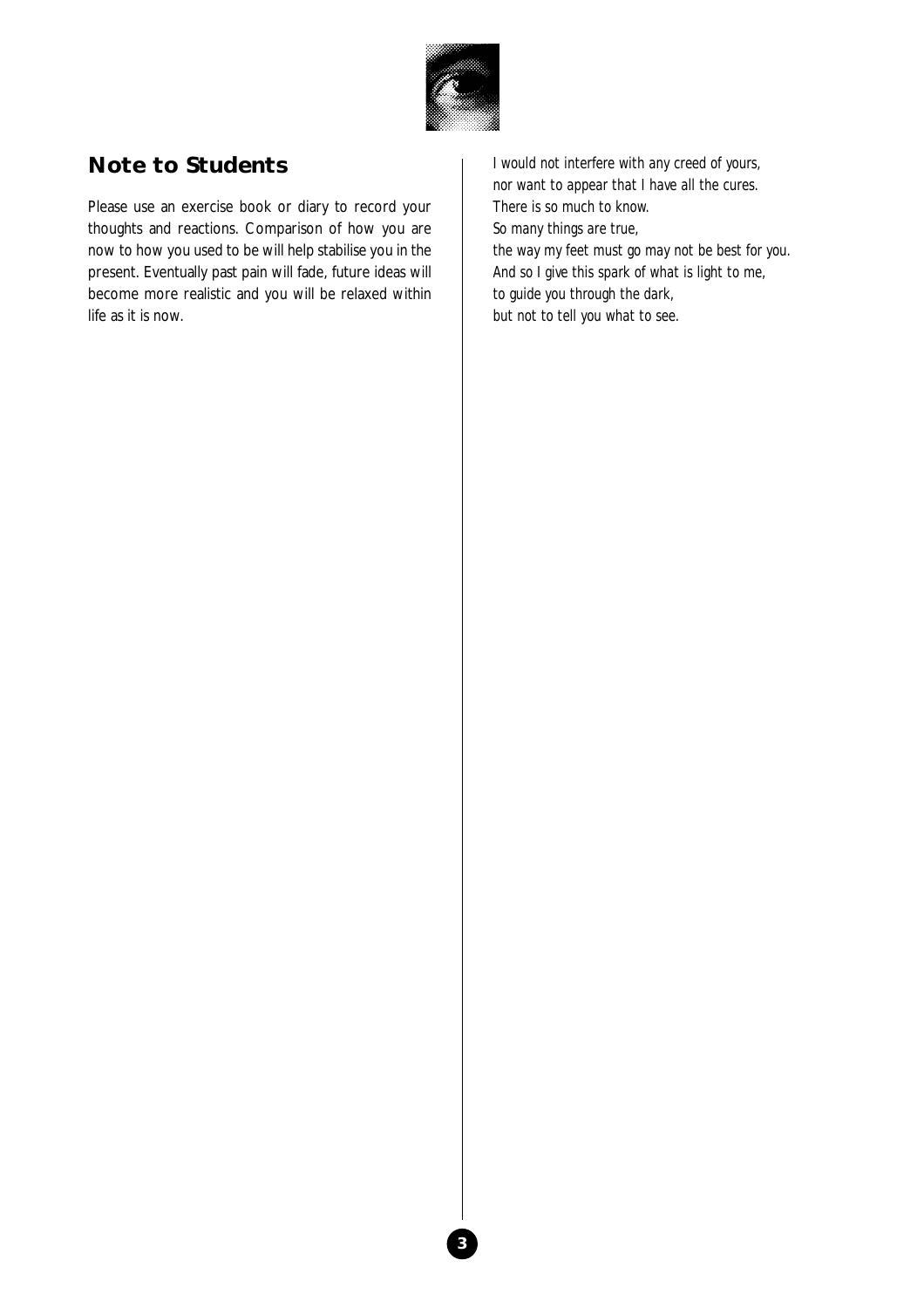

## **Contents**

| Foreword                                           |                           | and the contract of the contract of      |                       | $\cdots$              | $\cdots$       | 2  |
|----------------------------------------------------|---------------------------|------------------------------------------|-----------------------|-----------------------|----------------|----|
| Note to Students                                   |                           | <b>Contractor</b>                        | a a control           | $\cdots$              | .              | 3  |
| Accepting Yourself                                 |                           | $\sim 100$ and $\sim 100$ and $\sim 100$ |                       | $\bar{z}$ , $\bar{z}$ | 22             | 5  |
| Relaxation Technique                               |                           | <b>Albany</b>                            | <b>Section</b>        | $\mathbb{R}$          | $\ldots$       | 5  |
| Back to Beginnings - Overcoming the Shock          |                           |                                          |                       |                       | $\ddotsc$      | 6  |
|                                                    |                           | <b>Sales Common</b>                      | a a control           | $\cdots$              | $\cdots$       | 7  |
| Denial: Facing Change                              |                           | .                                        | 22                    | $\cdots$              | .              | 8  |
| Anger and Frustration                              |                           | $\mathbf{1}$                             | $\ldots$              | .                     | .              | 8  |
| Projections of Guilt                               |                           | aaan in d                                | $\sim$ . $\sim$       | .                     | .              | 9  |
| Bargaining and Freedom                             |                           |                                          |                       | .                     | $\mathbb{R}^2$ | 10 |
| Confusion and Potential for Change<br>.            |                           |                                          |                       |                       | $\cdots$       | 11 |
| <b>Burnout and Balance</b>                         |                           | <b>Contract Contract</b>                 |                       | .                     | $\cdots$       | 12 |
| Expansion: Up the Spiral Staircase<br>$\cdots$     |                           |                                          |                       |                       | $\cdots$       | 13 |
| Discernment: Fine Tuning                           |                           |                                          | .                     | $\cdots$              | $\ddotsc$      | 14 |
| Wisdom<br>$\sim$ 100 $\mu$                         | <b>Contract Contract</b>  |                                          | .                     | $\ldots$              | $\cdots$       | 14 |
| Illuminations                                      | $\mathbb{R}^{n \times n}$ | $\sim$ . $\sim$                          | .                     | .                     | $\cdots$       | 15 |
| Responsibility and Harmony<br>$\cdots$<br>$\cdots$ |                           |                                          |                       |                       | $\cdots$       | 16 |
| Communication                                      | $\sim 100$                | $\sim$                                   | <b>Collection</b>     | $\cdots$              | $\ddotsc$      | 17 |
| Trust<br>and the state of                          |                           | $\sim 100$ km s $^{-1}$                  | $\ldots$              | $\cdots$              | $\cdots$       | 17 |
| Seeing<br>in C                                     | $\langle \ldots \rangle$  | <b>Sales Corporation</b>                 | <b>Second</b>         | .                     | $\cdots$       | 18 |
| Hearing Beyond Sound Allen Allen Allen             |                           |                                          |                       | <b>Collection</b>     | $\ddotsc$      | 19 |
| Instincts: Smelling, Tasting and Touching          |                           |                                          |                       |                       | $\ddotsc$      | 19 |
| <b>Senses and Emotions</b>                         |                           | $\cdots$                                 | $\mathbf{A}$          | .                     | $\ddotsc$      | 20 |
| The Cycle of Birth and Rebirth                     |                           |                                          | $\mathbb{R}^2$        | $\cdots$              | $\cdots$       | 20 |
| Intuition<br>and the state of the state            |                           | .                                        | $\ldots$              | .                     | $\cdots$       | 21 |
| Spiritual Responsibility                           |                           |                                          | $\cdots$              | 22                    | $\cdots$       | 22 |
| The Soul Journey                                   |                           | $\ldots$                                 | .                     | .                     | $\cdots$       | 22 |
| Rhythms of the Spirit                              |                           | $\cdots$                                 | $\cdots$              | a a control           | $\ddotsc$      | 23 |
| The Next Step                                      | <b>College</b>            | <b>Contractor</b>                        | and the season of the | and the con-          | $\mathbb{R}^2$ | 25 |
| Afterword                                          | .                         | $\ldots$                                 | $\sim 10^{-1}$        | $\bar{\psi}$ .        | $\ldots$       | 25 |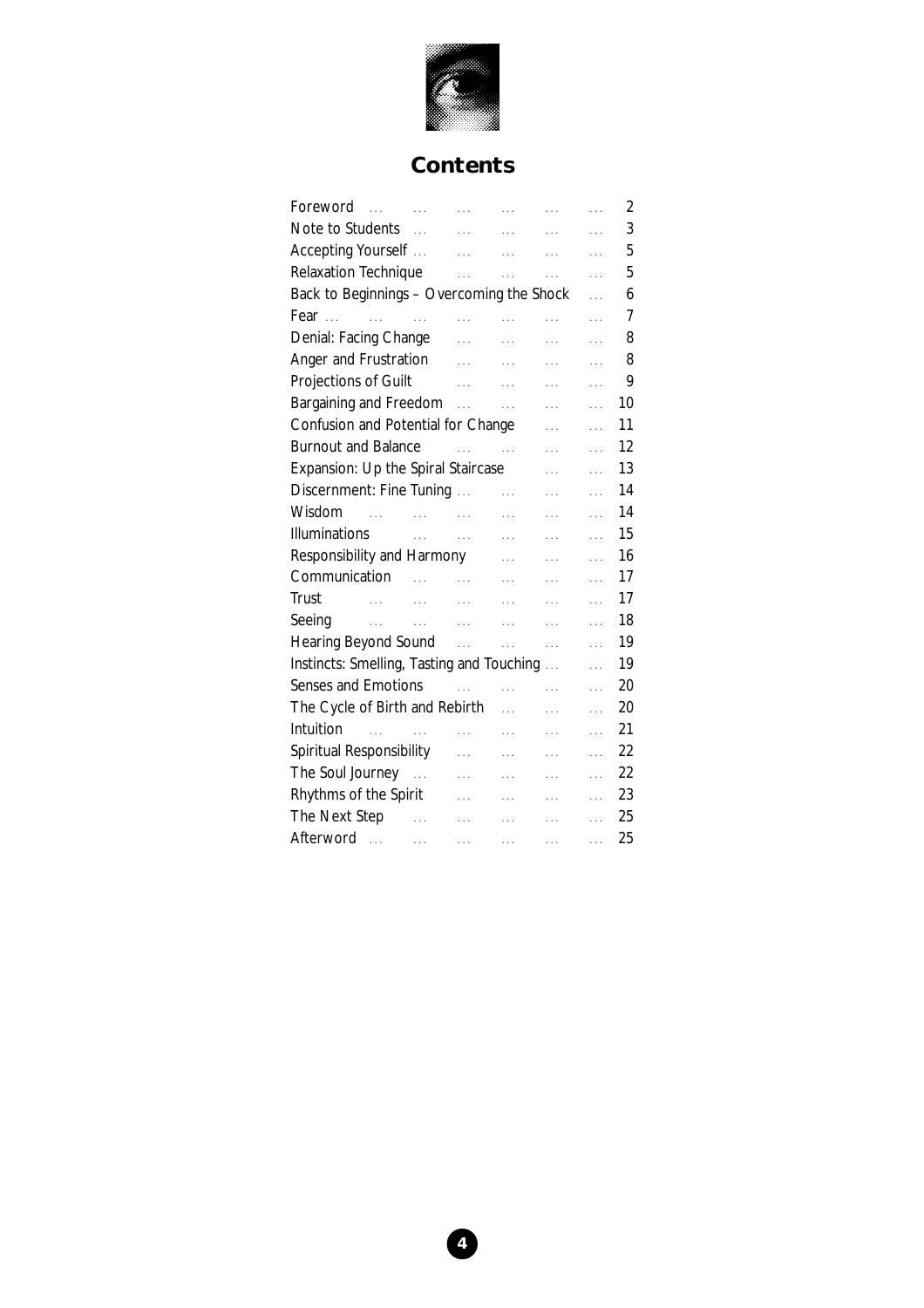

## **Accepting Yourself**

Accepting yourself . . . what does that actually mean and what can you do to achieve that state? Self-acceptance means giving yourself permission to feel – whatever it is that you are feeling. That does not give you license to think that you are perfectly entitled to think or act in any way. It doesn't mean that what you are feeling suddenly becomes "good" just by virtue of the fact that you are feeling it. Feelings such as anger, jealousy or envy do not end up making you or the person involved feel "good". But they can help you know and understand yourself better.

We have all been told many times to "relax and take life easy" but no-one has yet given us an easy prescription to follow which would make this seemingly straightforward ideal possible! One does not suddenly "become deeply relaxed" in one instantaneous leap – from the confused, uptight state to a blissful, peaceful one. Relaxation is a process, a basic framework which allows us to healthily and hopefully pass through life's many transitions.

But what do we mean by relaxation? How do we learn to deal with the steps and stages we must pass through to become adults, and how do we deal with life once we have become so-called adults? Upon reaching adulthood many of us (feeling we have acquired enough freedom and wisdom to guide us over life's hurdles) heave a sigh of relief, thinking that the goal has been reached and now we can really start to live the way we want to. When events conspire to show us we have not yet reached the pinnacle, we are faced with an apparent contradiction. Sometimes the resulting dis-ease and dis-comfort seem unbearable and life is a jungle of confusion. It is then that we start feeling the need for a state of restfulness, relaxation and ease.

We often do not realise that this state of affairs is as it should be. For as our outer body grows and matures from child to adolescent to adult, so too does our inner vehicle. It is simpler to see it on the outside level and once we are grown up we think the difficulty is over. But the inner being is much more complex, and just like the physical body, subject to growing pains. Our experience of life and our experiences of ourselves often seem isolated and fragmented, with no connecting thread running through them. Acceptance of this – acceptance of oneself as a human, growing, changing being – eliminates the confusion and allows, whatever

the circumstances, a state of rhythm and harmony to ensue. One can achieve a relaxation of substance, a relaxation of the otherwise perpetual state of conflict.

While pursuing that evasive state of relaxation, it is totally unrealistic to expect that you will be able, as popular yoga, anti-stress and meditation courses would have us believe, to flop onto a comfortable chair and within fifteen minutes release all your tension. If you can even find the time to practise this you will see it is not so simple to enter into a state of blissful contentment and peace. And if you do manage to achieve that envied state for fifteen minutes, what happens when you get up from your chair and resume your responsibilities? Can you keep it up?

Often it is not easy to find the time to enter into deep relaxation, as we are faced with the demands of children, bosses, spouses, partners, commitments and so on. We are too busy to relax! Therefore, part of the process is to make the time a priority.

We can ask those around us to accommodate us for a while, to cover or fill in for us, while we take a bit of time off from our duties to enter into a set period of relaxation. It is a question of short-term loss (in terms of time taken from other activities) in favour of longterm gain (the result of relaxation is more stamina, endurance, tolerance and a positive attitude towards life).

The following pages offer what we have found to be a flexible plan, approach or attitude, as well as guidance, support and encouragement. Relaxation may simply be one goal or objective in an overall state of being. In any case, we must learn to keep on keeping on, not in an altruistic way, or as a martyr, not merely for the children or because our boss or spouse needs us, but for ourselves. Ultimately, the path of self-acceptance and self-expansion is the only viable alternative to perpetual confusion and chaos.

## **Relaxation Technique**

1. Sit in a comfortable chair, or on the floor if you prefer, but make sure that you are in a relaxed position. If you are on a chair, place your feet flat on the floor, straighten your spine, neck and head, and close your eyes. If you are on the floor, you may cross your legs (Indian style) or stretch them out before you, providing your knees are bent and your feet flat on the floor. Try not to slouch, but don't become stiff either.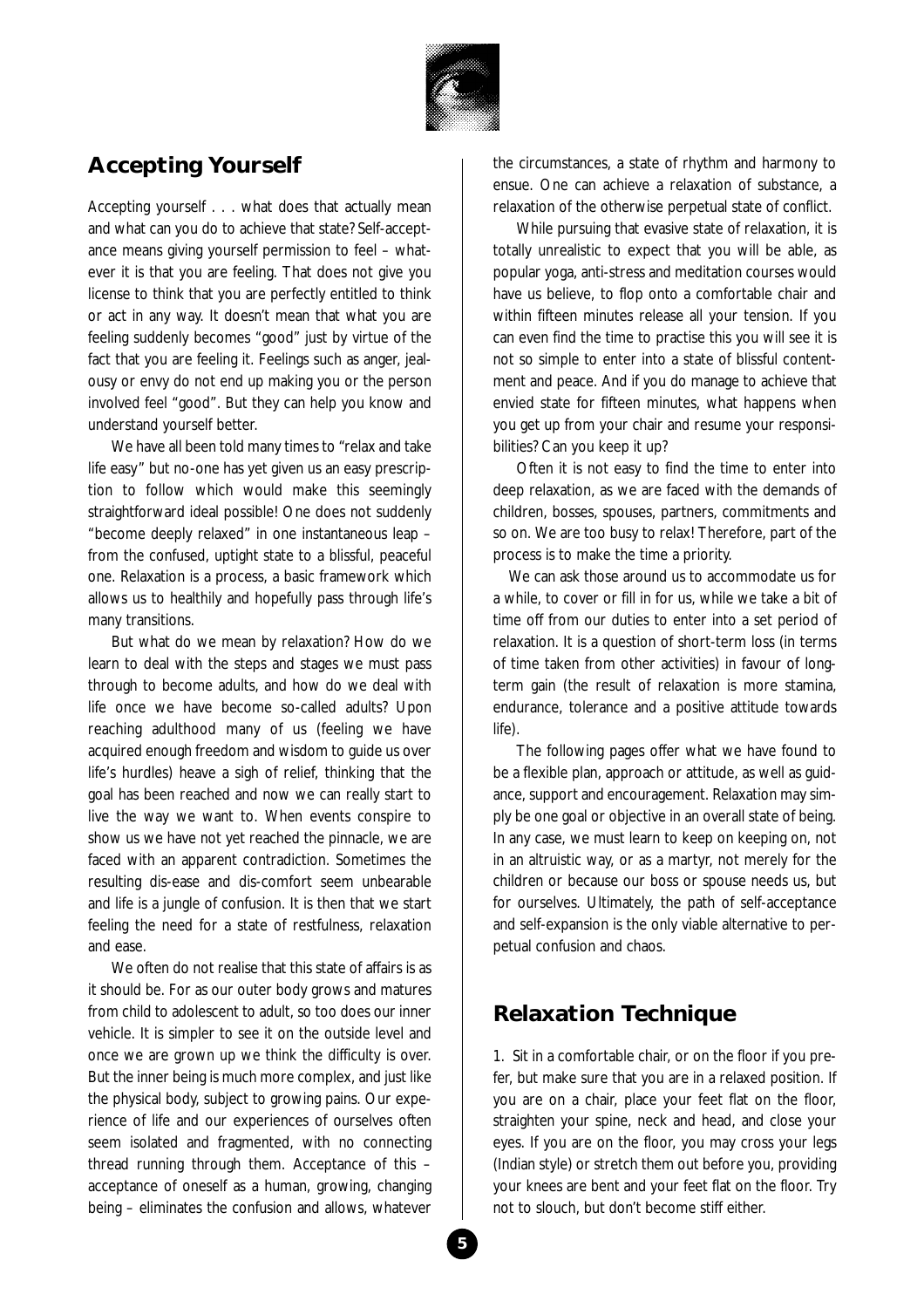

2. If you are feeling tense, worried or distracted, you can use this simple process to help you relax. Take in three deep breaths, and as you exhale slowly, say to yourself the word "relax". Consciously concentrate on the muscles in your body, starting from your feet, calves and thighs, moving up to your stomach, chest, arms, neck, head and face. Tense each set of muscles first, then release the tension consciously and slowly, feeling the gentle warmth, comfort and relaxation each time you release. Become aware of your body as a pleasant part of the natural surroundings.

3. Create a clear picture in your mind of the situation about which you feel worried, angry or resentful. Be aware that you are feeling uncomfortable. Then again say the word "relax" to yourself three times and become conscious of your breathing. Try to breath in and out deeply and slowly. Do this several times.

4. Picture good things happening within the situation, a happy ending, a reconciliation, a change for the better, a rest. See the situation – yourself and all those involved – surrounded by love or whatever you think would be a good antidote to the problem. Picture the positive side.

5. Be aware of your reactions. It is natural to have difficulty seeing a loving picture. The feelings of tension, anger, frustration and all the other emotions are also natural. Dissolving them into relaxation will become easier with practice.

6. Think about the role you may have played in creating the stressful scene, and try to re-interpret the event, your own and other people's behaviour. Imagine how the situation might look from another person's point of view.

7. Be gentle with yourself and your thoughts. Try simply to watch rather than judge them, no matter how negative they may be. Become aware of how much less frustration, anger and resentment you feel. Tell yourself that you carry this new understanding with you.

Before you resume your normal activities, imagine yourself to be safe, healthy and protected. Mentally draw a white cloak around you and imagine that it gives you gentle comfort, safety, warmth and love. Move your head, hands and feet slowly. Open your eyes, look around; know that all is well with you and that you are in harmony with all that is.

These are the sort of impressions we carry with us, consciously or unconsciously, which at some point we must look at, review and revise. Without doing so, it is difficult to allow our own subsequent levels of growth

to emerge fully and freely. And, since personal growth and expansion is the goal of Second Aid, it is never too early or too late to reflect on our beginnings, on the past that has led us to this point, and thereby free ourselves from history.

> *Learn to be silent. Let your quiet mind listen and absorb. – Pythagoras –*

#### **Back to Beginnings – Overcoming the Shock**

When you really think about it, the innocent bliss of childhood is not all that it is said to be. Though precious and unique, never is a person so vulnerable as when a baby. We are helpless and dependant on others for the fulfilment of our every need. We are also in the state of recovery, as it were, from the traumatic experience of the birth and no-one can alleviate the confusion and disorientation we experience. Thus, what is often thought of as the most comfortable and agreeable time of our lives is actually a highly stressful period, a time when we need constant attention, care, skill and much nurturing – to recover from birth and little by little, relax into life.

As we mature into adulthood, many of us decide that we do not wish to rely on others for our sustenance; we want to be independent. What we have forgotten is that without the initial period of reliance we would not have reached our present state. No one can ignore the goodwill and assistance given to us by others, even if it was only in our childhood. In some way, we are independent, in others interdependent, for no one person is an island unto themself. We observe interdependence existing at all levels of life. It is a reminder of some greater force at work in this creation we call the world, and when we honour the fact that all beings are interdependent, we begin to see things in a new way.

As our inner being matures through adulthood, we come to periods where we recognise the need to let go of what was relevant in the past because we can see it is no longer important to us in the present. We might especially feel this way when reflecting on our childhood. Childhood is a time of experimentation for both our parents (or whoever takes care of us) and ourselves, a time of "learning by doing" as it were. Parents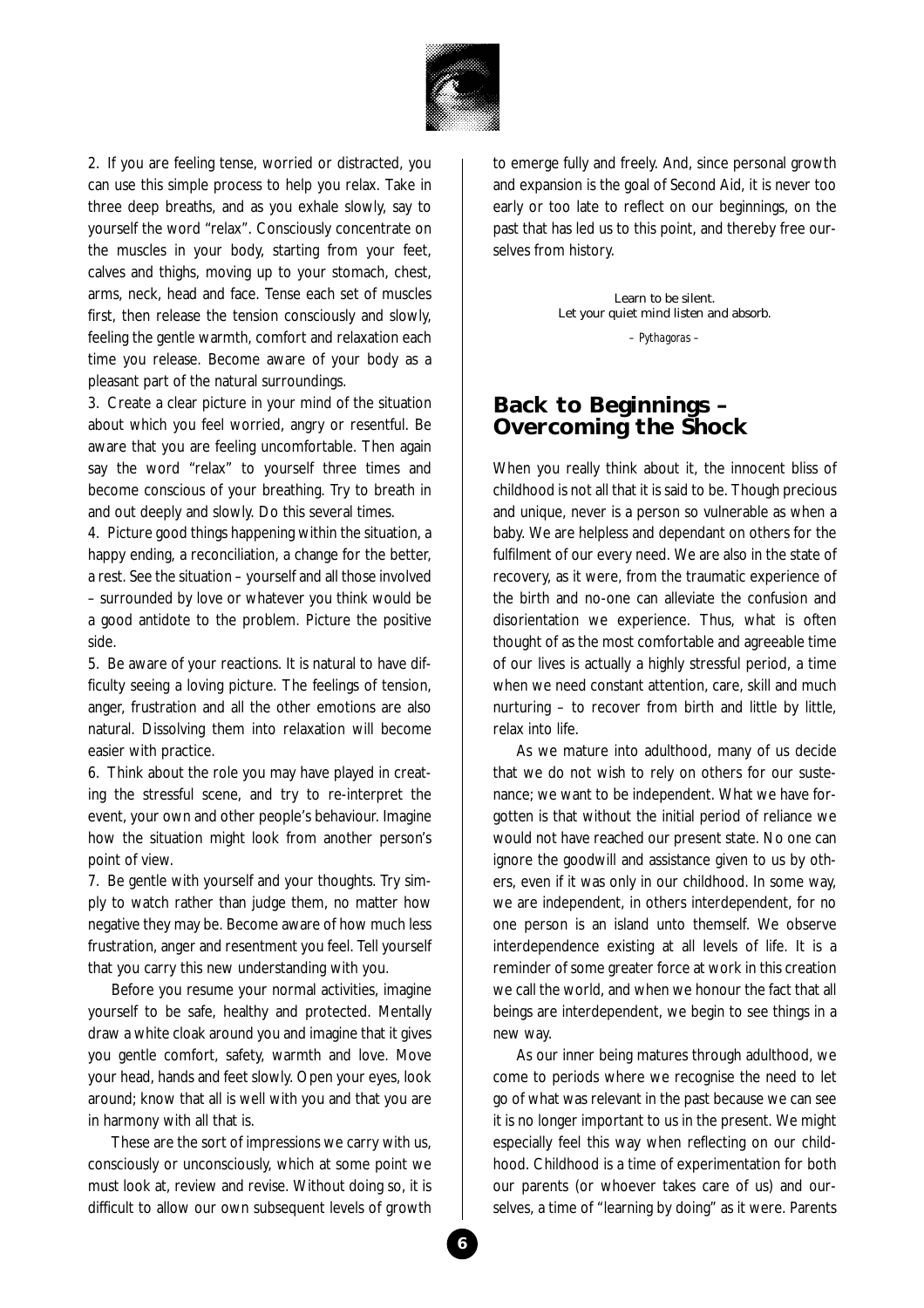

do their best to have the endless patience, endurance and tolerance a child needs. Nonetheless, while we receive their loving care and good intentions, we also experience the "rubbing off" effect of their negative vibrations. Perhaps we can now better understand, as adults, and some of us as parents ourselves that our stewards may well have laboured, as we are now, under their own pressures and stress and may not have been able to give us as much care and attention as we wanted.

Where we may, perhaps, have harboured resentment towards our parents, we can now transform that into sympathy, understanding and love. We can work with the fact that though we benefited from their love and care, we also absorbed much of their tension, stress and negativity.

The temptation here is to blame our parents for our present problems, to resent their inadequacies rather than look at ourselves and see how we might improve our lot. Blaming means living in the past; it is not a positive action of the present and certainly creates no promise for the future. As children we had the wisdom of innocence; as adults and/or parents, we are still children, in that we are still learning and growing, still open, still changing. There is really no superior or inferior role; it is just a question of watching the changing of the seasons, and dealing with what life brings in each one.

Some people advocate putting your childhood behind you; we think it more helpful to return to the childhood, not to be childish, but to be as open, loving and trusting as you can – of course without making yourself too vulnerable! And if we have children, we would do well to meet them at the point where they are now and where we once were.

By approaching our lives in relation to the family with the thought that we are learning from them, we can reflect on what they teach us rather than resent them for intruding on our space. We can monitor, assess, evaluate and become free from negativity, instead of remaining crystallised in negative emotions or memories.

#### **Fear**

It is often said that fear is a built-in defence mechanism, deliberately designed by the Creator. If we had no fear of crossing the road, for instance, we might misjudge the speed or distance of an oncoming car and get badly hurt. Despite the fact that fear can sometimes be helpful, we are trained to think of it as a negative emotion. As young children we are constantly told: "There is nothing to be afraid of" while being expected to embrace fearlessly every new experience or concept immediately. Fear, we soon come to realise, is not something to be readily admitted, rather it should be denied or hidden. Little boys are taught to puff out their chests and boast about not being afraid of anything. Girls perhaps have a little more leeway, they at least are allowed to cry! As adults, if we can view fear as an often helpful and natural control mechanism, we might learn how to work with it and perhaps even be grateful to it as a signal which warns us against overextending ourselves.

Most of us become nervous, fearful or anxious when we are endeavouring to learn a new skill and similarly notice that as we become more adept and familiar, fear subsides. When this happens, as it almost constantly does when we are young and everything is new, adults will unwittingly try to divert or suppress our fear. This is another example of a case where we absorb negative vibrations. Though the adult is trying to be helpful this negative reaction to a child's fear can be very counter-productive. It does not actually work with the fear, bring it out into the open or help the child accept it, let alone overcome it.

This is what we are left to work with, as adults, both in ourselves and with our children. We must first acknowledge and accept that we (or they) are experiencing fear before we can overcome it. If our own childhood fears have been suppressed, or if we have not been in an atmosphere where it was safe to express fear, we need to re-learn our creative expression and communication. Upon acceptance, fear becomes an aid to our progress and expansion, rather than a paralysing, anxiety-producing nuisance.

As we learn more about our inner working, we open to new levels of confidence and understanding. When we know more about what to expect we reduce the incidence of the unexpected having the power to bowl us over and we are more prepared to deal with unpleasant occurrences when they do arise. Ironically, when we consciously engage in self-discovery fears may seem more real, vivid and BIGGER than ever, so enormous and so plentiful that we think they can't possibly be diluted, let alone dissolved never to return.

It seems a vicious circle. We often think it better to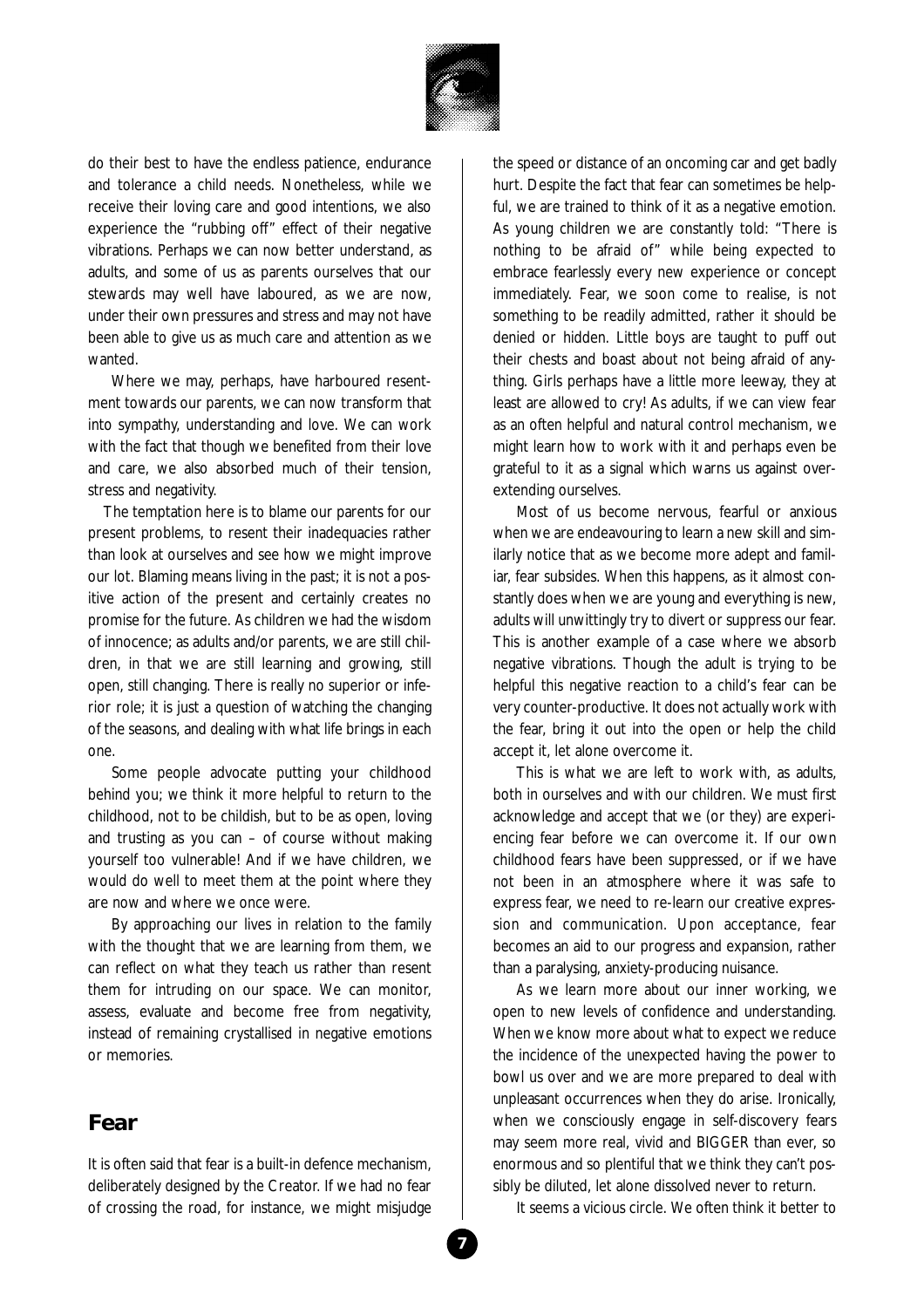

ignore or suppress our fears (as our parents taught us), out of the fear (there it is again) that we might inadvertently be feeding fear by acknowledging it at all. Where to begin?

What we must understand is that the same energy which fed rather than dispelled our fears can be used now to disperse them and rectify the imbalance. First, accept rather than deny that your fears exist. Talk about them. If you actively seek counselling, information and guidance, there will be so many of your own resources for you to process and examine, so much for you to synthesise and think about that you will notice your fears diminish as they become transformed into food for further expansion.

## **Denial: Facing Change**

From the time we are small we are told about the world, told who we are, what we should be, what is or isn't good for us. Especially when we are youngsters, we actively express a willingness to experience – sometimes in an open challenge, or rebellion against what has been told to us by others. We are not afraid of change; we are afraid not to change. When we are discouraged by our elders from experiencing things for ourselves, we often respond to their advice with the challenge "Who is to say that what is correct for you will be the same for me? I am not afraid to learn for myself!" It is only later, perhaps as a result of negative experiences, that we become afraid of and resistant to change.

All our lives, we question the rules and regulations imposed upon us. Many of us recognise that rules – since they were supposedly designed to aid us – should be flexible. They should, ideally, be adaptable to change, as we must be, to survive the variable and complex stages of life.

There is a time to question and a time to accept. When, for example, a loved person or way of life outlives its usefulness or becomes destructive to us, we need to know how to deal with the situation and that we can help ourselves to create the space to move on.

When we forget that we are in the cradle of Mother Nature our reaction is one of denial. We can't accept the change becoming apparent in our lives, yet we can't deny it either. An internal conflict can arise, where we feel we must move on and expand, yet we are afraid of change, fearful of hurting someone (or

being hurt ourselves), afraid of letting go, unsure of what may follow. We might even feel that life has suddenly lost all meaning. Shadows of the past emerge; we are uncertain and a great chasm of loneliness, perhaps inertia, overwhelms us.

When we have finished a chapter in our lives we can learn to be willing to leave it. We can give ourselves permission to remove ourselves from the experience or place or person that has, in effect, died. Some of us are now reaching that stage in our awareness where we realise that many of the rules by which we have allowed ourselves (or not) to be moulded and guided have become crystallised and outdated. We see that we must establish new guidelines, perhaps even belief systems, which will further and nurture personal – and collective – growth.

Looking at it from another point of view, it is much harder to see that we also impose our beliefs and projections on others. Good intentions exist on both "sides" but it is just as intolerable to impose our conditions on others as it is to have theirs imposed upon us! Again, adaptability, flexibility and open-mindedness are essential.

There is no real security in the cloak of concepts and projections that many of us wear. Whether it is of our creation or others, the protection that such a cloak affords is of the flimsiest kind. Eventually we must all become free of that outer layer of conditioning, and move on and into deeper aspects of the self.

## **Anger and Frustration**

Anger and frustration are inextricably mixed. Without both of these signals letting us know that there is some imbalance that needs adjusting, there would be no release – rather a suppression of – negative emotions. We would remain unaware of our feelings and that would be self-destructive.

Let us examine anger as one of our reactions to other people's viewpoints – especially in the case where we unwillingly or unwittingly play a negative part in their scenario. We are all familiar with the syndrome of the human volcano where we try to pretend our annoyance doesn't exist or isn't really important and do everything to keep that wooden smile doggedly on our faces. Our anger (whether justifiable or not) nonetheless builds and builds and one day, when the build-up is too great, the human volcano erupts.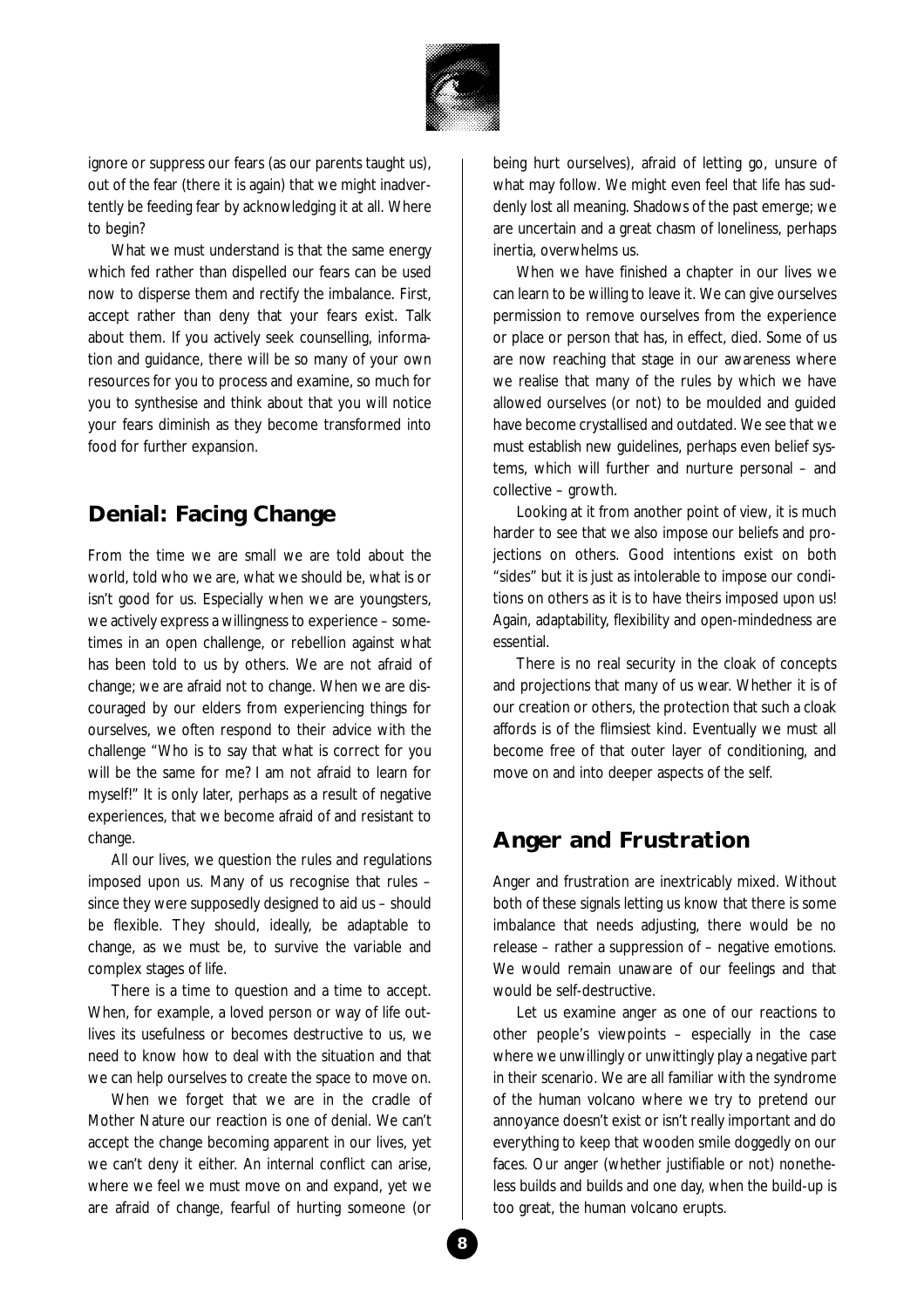

Instead of being upset or feeling guilty about this, we should feel grateful. It is, as we know nowadays, healthier to release our inner anger rather than suppress it. If we keep suppressing and finally the volcano erupts, we stand to lose more, in terms of loss of time due to extreme upset and in the disturbance caused to those around us. It is far easier to deal with, accept and work with our emotions and perhaps eliminate the need to explode altogether.

Frustration is similar if less intense. If we are interested in learning about our reactions and growth patterns, we will see that the frustration often prompts us to seek further, to question ourselves and others, to examine our behaviour more closely. This sort of activity in itself may not necessarily be positive (in some people it becomes obsessive) or even helpful. But through this attitude we learn to channel our frustration creatively and to look at events, feelings and our interactions with people in a way that we may not have been able to before. In this way, we can actively make our growth a more pleasurable, more rewarding and less threatening experience. Intuition and insight, which means taking the time to assess our feelings, circumstances and the situations that we "find ourselves in", provide the key.

As we become more familiar with our own inner signals, we do not have to wait until it becomes necessary to scream, shout and upset ourselves and others. Instead we can affably ask ourselves: "What is this situation trying to show me? How can I work with it?"

If we can't creatively summon our own self-awareness in times of stress, anger and frustration, we allow ourselves to sink in situations we ourselves have created, to become like a rock, crystallised. We cannot, and therefore should not, try to prevent motion, the very energy of life that moves through us. We are like the sea – and we must learn to work with the ebb and flow of our own tide.

Harnessing our anger as we would a team of wild horses (a daunting task) and putting the energy to work for us can be one of the ways we most help ourselves; and allowing others, good-naturedly and peaceably to hold their own beliefs, completes our inner balance. Contrary to what many people may think, there is plenty of room on this planet for differences of opinions. We do not necessarily create unity and harmony with others simply by agreeing with them.

All the different kinds of flowers, with their many colours, shapes and sizes, live in the garden without quarrelling or shoving each other out of the way. Why can't (we) humans? Adopting this attitude and practising it as often as we can, we create a new level of selfdiscipline which is infinitely valuable – and much needed in today's world.

Suppression of anger and frustration merely causes static and creates a time delay factor, sometimes of many years. In the end, it all comes out in the wash; it must all be dealt with and resolved. We are often, in sudden, unexplained outbursts of anger, reacting to "unfinished business". One of the best ways to channel this energy creatively and let off steam is to pursue some sport or physical activity such as swimming, football, walking or dancing. Reading is helpful as a creative release and therapy. If you must, kick a pile of cushions instead of someone's shins; shout at the wind instead of at your boss; punch your mattress rather than the side of your car. Whatever the trouble, don't just sit around and stew in it! Move about. Talk to people. Help others by joining a group with a good cause. Above all, remember to accept yourself – and so carry on.

In learning to take responsibility for our actions and reactions, we are making the commitment to improve ourselves and our relationships. Learning to cope with our emotions, especially anger, is a major step in the process of self-awareness.

## **Projections of Guilt**

Making a commitment to inner growth means recognising the need to experience; not to look around or wander about, but to actually go through it. Unless we try to "get ourselves right" – or as right as we can – we are a liability to those around us, as well as to ourselves. We have all noticed that if we are pleasant, our behaviour will have a positive effect on associates, friends, family – on all whom we encounter throughout the day. A smile from us can not only elicit a smile back, but create one for the next person down the line. In the same way, if we run amok, though we try to patch things up on the surface for the sake of appearances, the tone of the day will be negative. It is a chain reaction, and instead of blaming others, we should look to ourselves to set the trend we want to achieve.

We are always dealing with the projections of others, and one of the main ones is guilt. We may be made to feel guilty for neglecting someone, putting off our duties, showing anger or annoyance, forgetting to send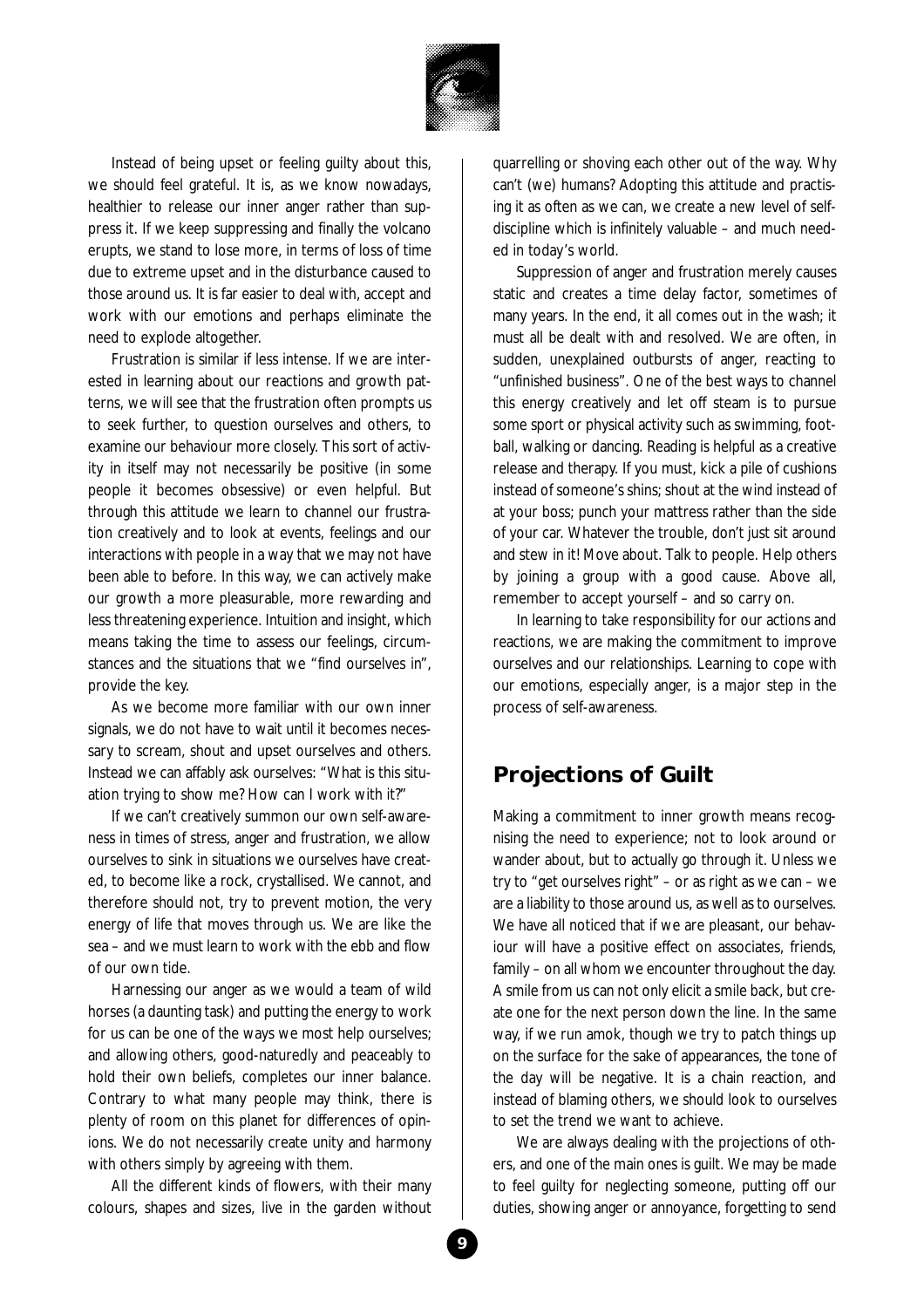

Mum a birthday card. But guilt, like most emotions, can be a long term investment towards deeper self-awareness. When we give permission for all our emotions to surface, though we may feel guilty about exposing them, we are in fact being more positive and life-supporting. If we catch ourselves feeling guilty it is a good time to engage in a little more self-searching. We can, for example, adopt the attitude that by improving ourselves, the interests and well-being of everyone will be improved. Perhaps we feel guilty if we have a bad day and take it out on others. We can look inside more deeply and try to pinpoint why we are having a bad day, why we are irritable or withdrawn. Guilt is merely a warning signal that something deeper inside is going on which is making us feel inferior or inadequate – according to our expectations of ourselves or the expectations others have of us.

We can then say: "Forgive me for being irritable. It is nothing you have done, it is something I have to work out myself. Please try to allow me some space to work it out and perhaps we can talk about it later". This way, the needs of everyone can be considered and we can learn to co-operate even in times of stress or emotional discomfort or uneasiness. If we are given the opportunity to express what we feel without being made to feel guilty, more stability and a deeper understanding between the parties involved will be the result.

By the same token, we must become aware of when we make others feel guilty because their actions haven't met our expectations. If our objective is inner peace and stability, we need not be overly-concerned with how others treat us. It is far more beneficial to occupy ourselves with what we do unto others, for it is ourselves that we are trying to improve, and by doing so the world in which we live automatically reflects this in the fullness of time.

## **Bargaining and Freedom**

Negotiation or bargaining often follows frustration, anger and guilt. We accept that if we are buying a house we must work with certain limitations, such as how much money is available, how many people are to be housed, the size, specifications and so on. If we change jobs we negotiate salary, hours of work, holidays and our duties and responsibilities. We don't think twice about negotiating in these sort of situations. But if we feel uneasy, or unsafe mentally or emotionally, we find

it much more difficult to enter into discussion to try to improve our situation.

Often it seems as if circumstances and rules are imposed upon us and we have few rights or choices. But if we look back over our lives until now, we can see that a force propelled us, as if of its own volition and despite our resistance, right up to this very moment. We recognise that in fact most of our needs have been met, even if we now feel it necessary to reject the processes which have propelled us into our present situation.

You might ask, then: "What about choice – am I not entitled to choose? What about my sense of freedom? Am I merely a puppet on everybody else's string?" For freedom is an elusive thing; you need to start with some in order to gain more. Is freedom inside or outside – or both? Where do you start?

We are all trying to create situations in our lives where choice is a possibility. This in itself is a gradual process. Any athlete will tell you that to build strength, endurance and resistance, you gradually increase your ability to extend a little further – every day, every week, every month. Soon you have achieved more than what you thought would be possible; through training you achieved your goal.

Similarly, if only we are able to observe ourselves, we may come to see that what we have come through is not so far removed from the daily episodes of a television soap opera. The events are apparently almost complete in themselves, yet there is also a thread which, often tenuously, links us to the next episode. It is only when we get an overview of our lives, when we step back for a moment and look at the forest instead of the trees, that we appreciate how each situation relates to our overall growth. While we are emotionally involved it is practically impossible to observe the complete production. The famous line of Shakespeare is appropriate in this respect – "All the world's a stage and all the men and women merely players".

So far we have assumed that we are in some position to negotiate, but as we all know, this is not always the case. Sometimes we find ourselves on the receiving end of somebody else's negotiating and we feel impotent, manipulated and resentful. No doubt these are the most difficult situations in which to try to apply cool, calm thinking, and it is ironic that these are the times when we need it most. Emotional reactions usually don't help. At those times what does help is to review our ideas of freedom. When we are feeling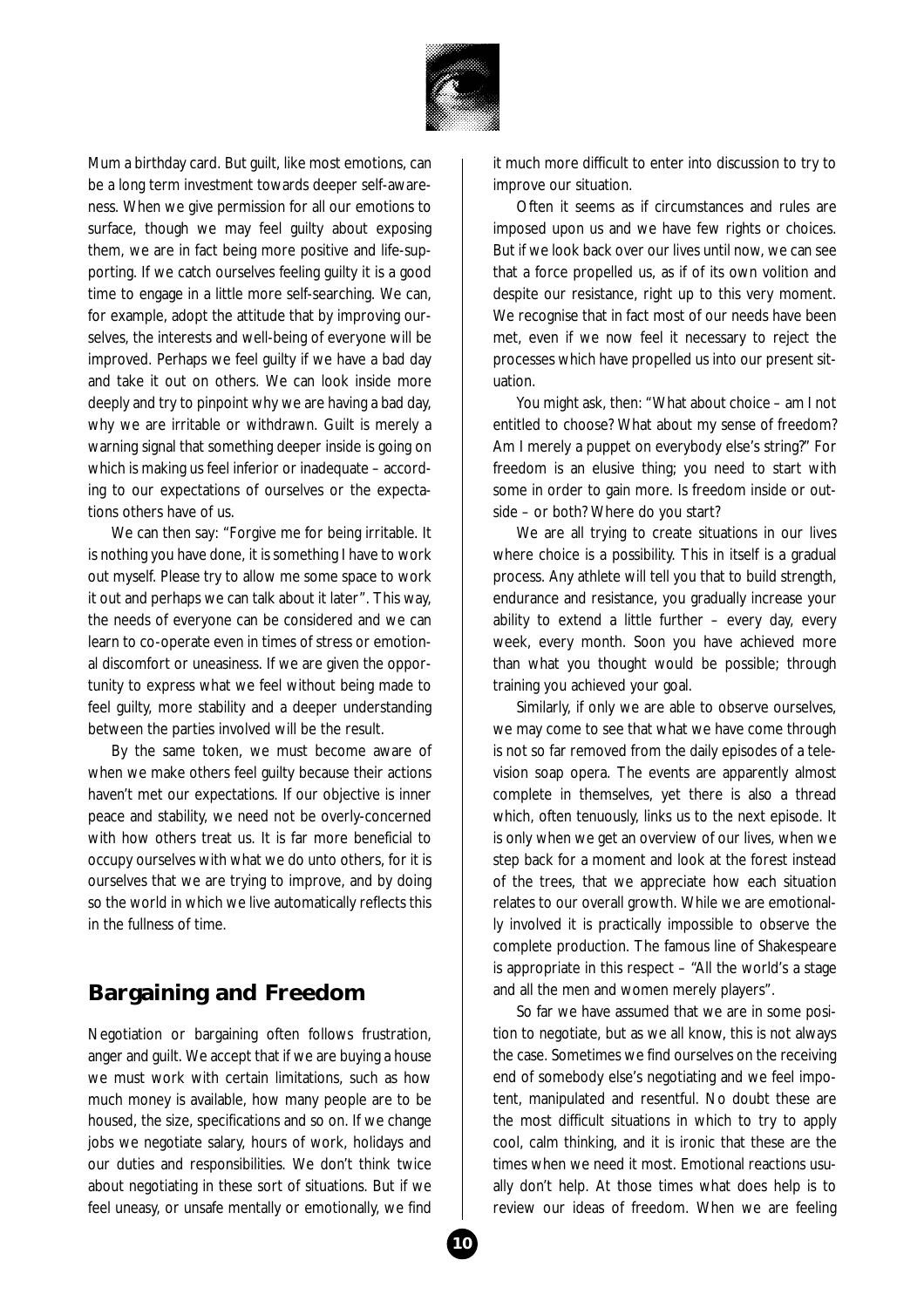

imprisoned, this is realistically all we can do. We may not always be able to choose our circumstances but we can always choose to use our circumstances for growth, to use them (whether they are past or present) to move through and beyond the very circumstances which appear to limit us now.

So we can bargain for freedom – with ourselves. At least that is a choice open to us. We have seen many times that by not choosing this alternative, things usually become more difficult for us and others. So, at that point, it is crucial to call upon our previous experience and energy, resources and all our training to get over the hurdle. It is a time for review and reflection, however momentary, which in turn frees us from the initial emotional reaction which limits or colours a more meaningful response. Put even more pragmatically, the issue at hand simply becomes a choice between shortterm and often superficial gratification or long-term gain.

To maintain stability in any situation, it is necessary to reflect and in so doing, consider our real needs as well as the immediate demands placed on us by a person or situation. Especially in restrictive circumstances we must try to be creative and inventive. Use your imagination if there is no other alternative to your present situation. Write a poem – or a book! Take a course. Offer your support to others whose circumstances may be even more restricted than yours.

It seems appropriate to relate an experience which illustrates the power that lies within each of us. One of us had occasion to visit a prisoner who had been incarcerated for over twelve years for an act, now regretted, so became dedicated to freedom and service. He was a man who had experienced himself to great depths and he seemed more a monk than a prisoner. At the time of meeting, he was preparing to return to the mainstream of life knowing that suspicion and opposition would greet him every step of the way, every day. Others who had not yet reached his level of conviction would challenge and react with prejudice – their judgement the result of social conditioning – and he would have to react with a stoicism born of deep inner strength and self-knowledge. The few hours that this author had the honour to spend with him marked a turning-point where a profound truth was recognised. When one reaches the limits of one's capacity, there is no need for pretence. When you have nothing left to lose, you are free . . . when you are free, you know you have nothing to lose or gain.

#### **Confusion and Potential for Change**

Confusion, a state we all know well, is a sense of fragmentation, when many different options and/or points of view place the weight of a decision upon us. Whether the confusion is real or imagined (and who is to say which is which?) we feel that a great onus is on us. "What path should I follow? Last time I made a terrible mistake. Should I or shouldn't I? Can I or can't I?"

To allow for more than one possibility means you are ready to accept the responsibility of commitment. We often jump in our views from one extreme to another, and (here is another of life's little ironies) lose sight of the original idea or ideal altogether. This can be extremely depressing, yet if we can view the depression dispassionately, we can allow ourselves to be taught by the experience.

Appreciation of the potential of a situation allows us to experience more fully. Compromise is one aspect; the freedom to say "I don't want to" is another. Whatever the case, we must give of ourselves unconditionally, which means that we take responsibility for our actions and the subsequent reactions created thereby. Because we know that no situation is hopeless, we can relocate hope; we can "dare to care". We can deal with whatever comes.

Confusion actually helps us sort out the wheat from the chaff, and allows us, if we try, to see the essence which lies behind it. If we use confusion in this way, as we mentioned earlier, using fear, anger and frustration, we begin to be able to work with what it is, to experience clarity amidst confusion, to separate essence from imagination. As we train ourselves to strip our states of mind into component parts, we can condense and retain that which is useful and unburden that which is superfluous. This is hardly easy! We are dealing with states of mind not only in ourselves (and that alone is a monumental task) but also in relation to others. To do this requires that we release what we thought of as our own so-called "authority", and bow humbly before a greater authority, the universal consciousness.

In spite of the fact that we sometimes do not appear to know what we are doing, we can remember that there is precise order and rhythm within the cycles of nature – and knowing that is perhaps the greatest freedom of all. So we can embrace our smaller sense of self and try to harmonise with something greater – even though we may not know or understand exactly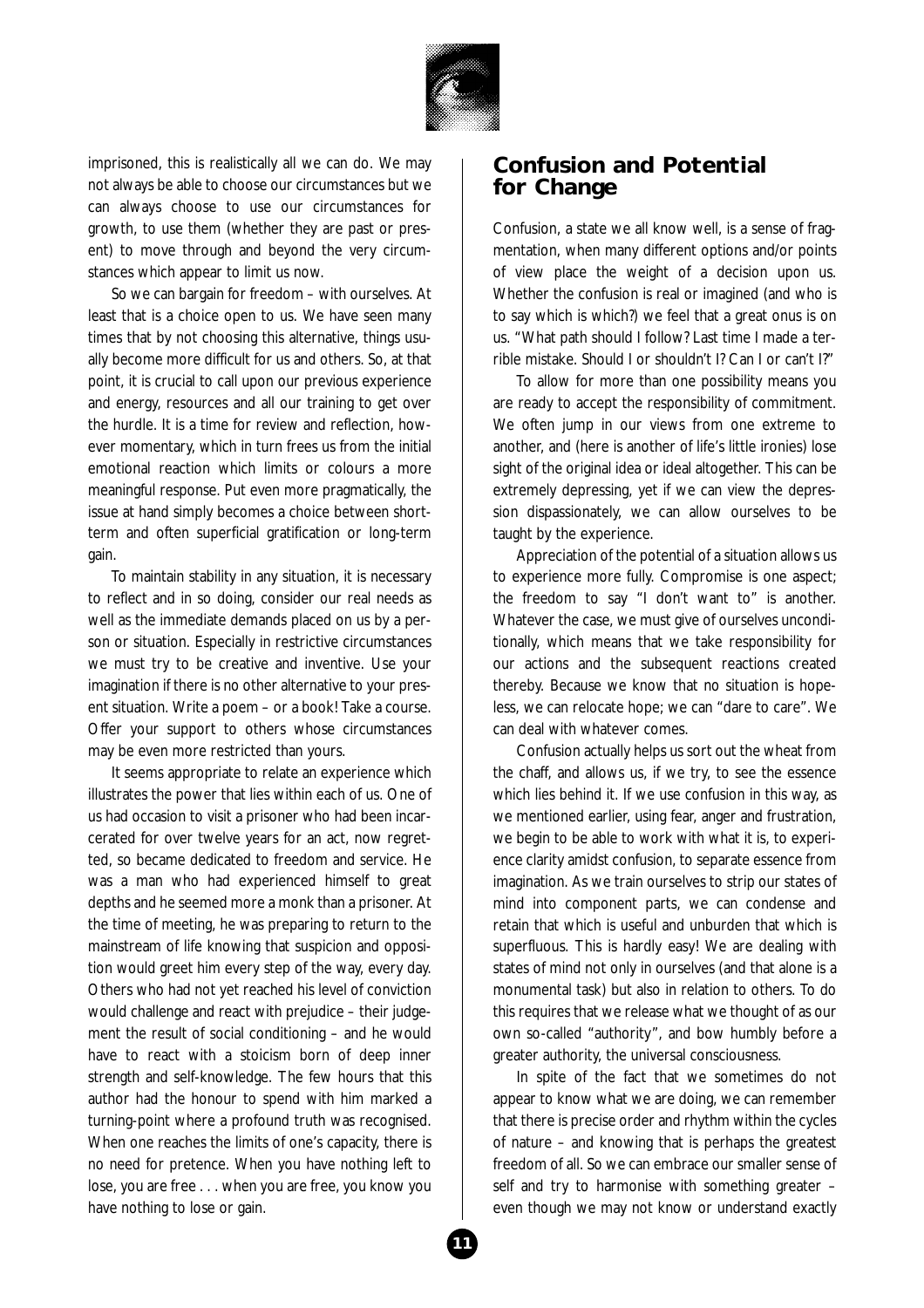

what is going on! This may sound fatalistic but often there is no other choice except to keep on going.

Thus the real meaning behind confusion is an appreciation of the potential, usually of something we are as yet unable to understand. In speaking this way, we are not making light of the uneasiness confusion creates; what we are saying from our experience is that there is sense within the apparent nonsense. As the end of winter drags on and on it seems that spring will never come, but it is the very end of winter which signifies the coming of spring!

The element of time confuses in its own right, for when we are at a low ebb, time acquires the characteristic of seeming endless, and when things are going well it teasingly passes in an instant. Passing through confusion increases our ability to grow and expand.

Though times of confusion may create great difficulty and static for ourselves, our family, friends and colleagues, it is a prelude to a more balanced state of being.

#### **Burnout and Balance**

How can we know light without darkness? How can we experience balance without having experienced imbalance? Often it seems that experiencing the negative side or polar opposite of our goal helps us measure our progress. We can't cop out of life and so must accept that we will experience the extremes in many situations until we come to a point of integration and reconciliation. Balance is not an outside thing; it comes from inside and means that you can face all of life with the sense of inner balance. You become a sort of mental juggler or acrobat; you see how well you can do without falling. And if you fall or lose your balance, you pick yourself up and try again . . . after all, you've only fallen onto the trampoline, and so you can bounce back.

The ironic thing about inner growth is that it seems to create imbalance. When you're out there living life, making yourself vulnerable, perhaps, by taking chances, expressing, communicating, trying out new ideas and activities, you are more likely to be subject to radical swings. It is another one of those "snake-eating-its-tail" symbols. By seeking growth and not hiding in the superficial comfort of your routine or habits, you open yourself up to situations where swings, shifts and sometimes catastrophes will occur. But at least you're giving life a chance and living it fully.

In our enthusiasm we must also beware of becoming slaves to our ideals. There is no need to exhaust ourselves while trying to glimpse both ends of a given spectrum. We needn't run to both ends to get an informed overview. But we do require the overview to make aware choices. A broader understanding allows us to perceive the invisible behind the seen, the sound behind the words, the shape and shadow behind touch, the thought behind the description.

We must also be aware of burnout, a modern-day syndrome where, with so much to do and learn in this age of specialisation, it is easy to be open to everything until we suffer from overload. We may recognise the merit of many activities or ways of living but that does not necessarily mean that we have to try them all. We must achieve a sense of balance in all respects, achieving what we set out to do day by day, week by week, month by month. We must also seek to create the balance in helping others as well as taking care of ourselves, learning to fulfil our obligations as well as taking on new tasks and interests. Both are necessary, and both are rewarding. It is simply a question of refinement and attunement, until we get the blend right. And we know when that is so, because we are rewarded with additional energy and inspiration when we thought we had exhausted it.

Finally, we see we are now at a point in our growth where we can make use of experience rather than be the hapless victim of it . . . and we can begin to think of using our experience to help others.

The time cycles are there to guide us and they do even before we realise; we know when to finish breathing in and thus reverse the flow and breathe out. We know when to stop looking outwards within our growth and so start to look in. Then we have a gap to facilitate going into reverse so to speak. So we get a period when the light of new learning unites with it's shadow side and is looked at from various different angles. We see this reflected and duplicated by nature in the sun, moon, tides, etc. Once both are united we release the need for fight and flight and achieve an embracing of both. That which was the ceiling then becomes the floor of the next phase and the foundation of the next building is laid.

*However many holy words you read, however many you speak, what good will they do you if you do not act upon them?*

*– The Dhammapada –*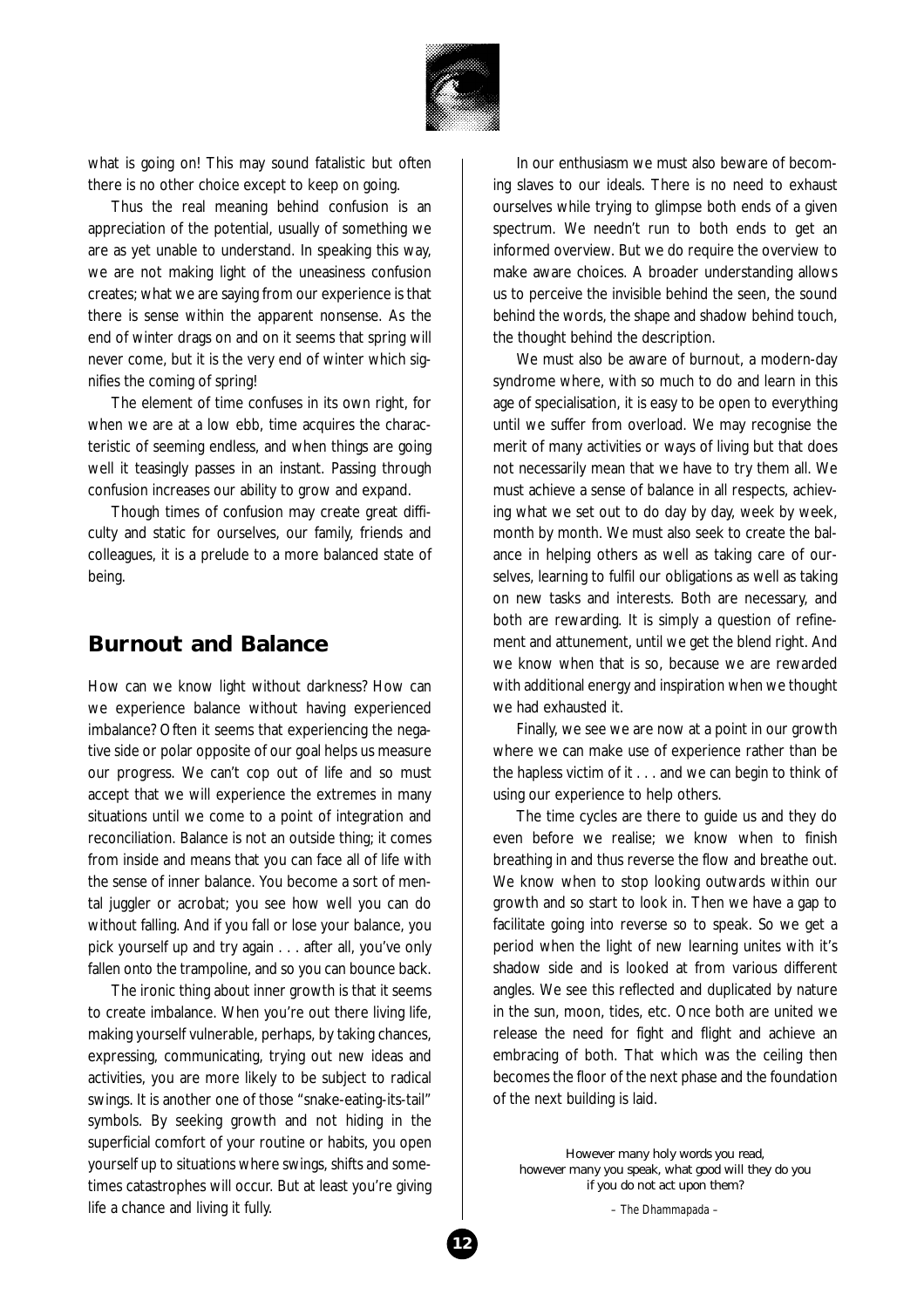

#### **Expansion: Up the Spiral Staircase**

Expansion and education are, unfortunately, not always in keeping with the thinking of school authorities. For many of us, formal education was often more of an endurance test than a process of expansion and training in real self-awareness. When we remember our salad days, we think of a (mild?) form of dictatorship; we were forced to study subjects in which we did not have the slightest interest and to apply theories and principles which seemed to have nothing to do with real life. Only a small part of our education, it seems, truly helped us "grow up".

This attitude held by educators denies natural laws. Obviously, children need encouragement, advice and guidance but they must also be allowed and encouraged to follow their natural inclinations. It seems that even modern schooling has a long way to go in this regard. As adults, we are often freer to pursue interests we were not encouraged to follow as children. We can choose to harmonise our interests and skills, our work and our play, with our evolution as human beings. In other words, we are free, in many regards, to exercise a little more of our free will, simply because we realise we are free to choose. Where hope was lost, it may be rekindled. A new talent or interest can be discovered; a lost one can be revived. We recognise the importance for our overall health and well-being to integrate rather than separate the various aspects of our lives. We are never too old or too rigid in our outlook to drink the elixir of eternal youth.

Before, we fought and rebelled against the force and limitations imposed on us by authorities; now we are prepared to actively participate, to work with and implement the efforts others have made on our behalf. We can once again – now! – enjoy the promise of freshness and anticipation because each moment is new. Thoughts, ideas and events do change because life, as energy, continually moves forward. But we can learn to look forward even to the uncertainty of what tomorrow may bring, rather than fear it.

When we see our lives as a reflection of universal law, when we pursue and persevere with the attitude of self-awareness, we find that we gain rather than lose control. This approach to life, which many people call fatalistic, actually allows us to act from a standpoint of calmness and freedom which no amount of striving or emotional actions and reactions can. Suddenly life,

which seemed to be an endless series of disappointments, frustrations and compromises, a never-ending endurance test – a struggle – seems manageable! The tide has turned.

At this point, we recognise that all of us are part of a greater pattern or cycle. This is demonstrated at every level of nature, and at every stage of our evolution, if we can perceive it. As the years pass, we keep ascending the spiral staircase, passing through familiar (and these can be loved or despised) spaces and places – but always on the way up. It is important to recognise that we are moving forward! If we don't acknowledge that we are progressing, we may expect present situations to conform to old patterns and to have the same negative results or cause the same old difficulties.

This shows the strength and power of our minds to create either negative or positive thinking. If we project negativity, the self-fulfiling prophecy is bound to occur, and we will ourselves have created the negative situation. Or, perhaps we withdraw from the situation because we think it will be too difficult to cope with. Then we have wasted a precious opportunity for growth.

Why limit ourselves? If we are able to release the past and recognise the freshness and unique opportunity which the present has to offer, we can make the most of each moment of our lives. That does not mean to say that we should naively run headlong into trouble, or that the risks are over and we can expect no difficulties; it is just that we are better equipped to deal with difficulties when they arise.

At this stage, it becomes useful to seek others, to share experiences, to communicate with like minds. Having experienced something of that unique, mindboggling and often confusing glimpse of something deeper, many people become avid readers to further their explorations. It becomes a further exercise in awareness to listen intelligently, sensitively, perceptively. We find, perhaps, that we are drawn to people and places which before held no interest. And because we are more open-minded, we receive more encouragement and direction, often in unexpected places and from unexpected sources. It is as if we are being invisibly guided. We cannot rest complacently; we must keep going forward, even while sometimes looking over our shoulders. And because we discover that there are others on the same path, we can help as well as be helped along the way.

For most of us, this is one of, if not the greatest,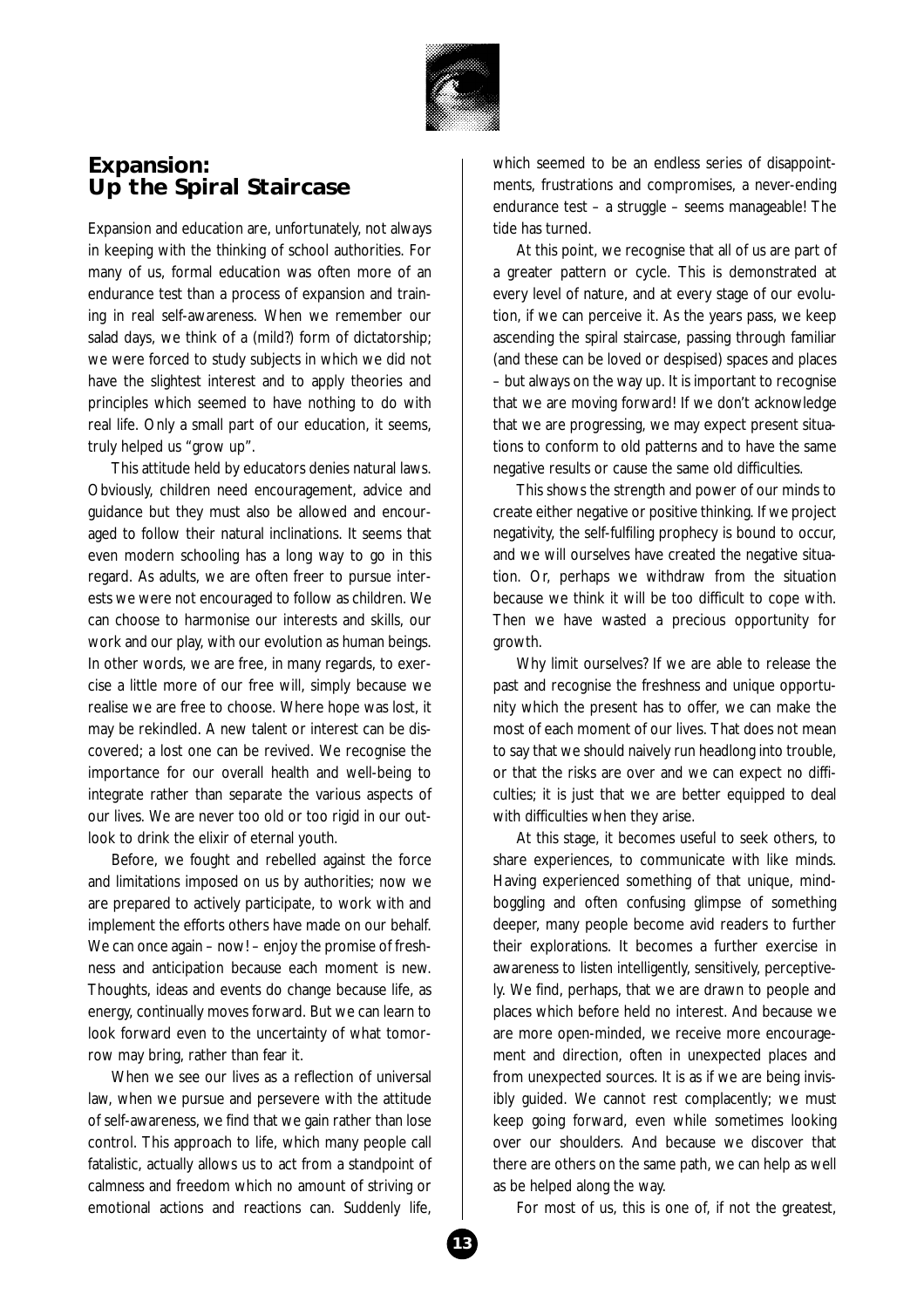

transition periods we have experienced, for now we must trust ourselves as well as others, and it is neither smooth nor easy. Sometimes we wonder if we are in control of ourselves; it may seem that we are being mysteriously guided by an unknown force! Again, we must remember that we always have the choice of how to look at things. If we have rejected parts of our past, the present and certainly the future will be an improvement. If we choose self-awareness, education, openmindedness, we are choosing expansion. If we choose not to make efforts, we have chosen to fragment rather than unite, to punish rather than help ourselves.

We are all familiar (perhaps from personal experience) with the child whose inner light has faded because he/she was unable to receive helpful information, encouragement and guidance when it was needed. We are, perhaps, those children who ran amok. And we value those very special elders whose light still burns brightly, like a child's, whose interest in and energy for life seems insatiable. The lesson is that those who would be helped must also help themselves. A sense of inner harmony is the result of trust and surrender, and acting in trust and surrender means acting for our evolution.

To do this effectively, it helps to have support and encouragement from others who experience life in a similar way. Sometimes we think we have to be too independent. Why not help ourselves by actively seeking and accepting the guidance others can offer? Every step of the way can be consolidated and experienced in fullness. Every pressure, every exertion, is necessary and helpful, for it creates strength and increases our capacity to live happily.

#### **Discernment: Fine Tuning**

As we begin to accept the need for new information and a new system of rules, we are still in a state of doubt. "How do we navigate ourselves through the perils and the unknown? How do we know that this new approach will make us happier? Perhaps things will get worse!" We need to bolster our courage at this point and have a little faith in our own good judgement.

It helps if we share the company of a friend or counsellor who can be objective, who can, like a mirror, act as a reflection of ourselves. An objective wellwisher can be very constructive in aiding us to select that which we should retain and that which it would be

best to discard or modify. In clearing away some of the clutter our minds become sharper and more able to work with and further refine those ideas which we retain or newly adopt. We discover that our powers of discrimination and discernment are more astute, and we waste less time and energy over things and thoughts which are unproductive or not positive for growth.

Our goal is to refine, appraise and monitor our progress. A helpful visualisation is to imagine that you are your own management team and that you have granted yourself the time and resources to study a proposed plan. You proceed with caution, monitor the stages and review your progress. In reporting back, you hold a board meeting with yourself, as it were, and fix as your goal a "win-win compromise", whereby all members of the team, which means all with whom you come into contact, can feel as if they've benefited by being in your presence.

When you organise your strength, you will see just how much you have not only to gain, but to offer. Within this cycle of growth, you will notice a new chain reaction occurring. You, the pupil, can in an instant become someone else's teacher; though you are in the process of learning you can simultaneously help someone else. And you recognise also that everyone is your teacher! You begin to see that we are all linked, obliged to help one another, that we are inter-dependent, each of us a unique part of the whole.

#### **Wisdom**

Some may be blessed by being born with wisdom and these fortunate people are thus innately wise, but for most of us wisdom is learned and acquired and life is the only teacher. To become wise you must commit yourself to growth and that means turning away from your own crystallised state in order to create a new approach to yourself, to others and to life itself. We must constantly examine our inner structure which is made incredibly complicated by the fact that much of what we think of as "us" is the conglomeration of our having learned and adopted the concepts of our parents, friends, schools, society, etc. Our very thoughts and belief systems, the principles upon which we base our lives, are built largely on the foundation which we have imbibed from others. No doubt we have interpreted and assimilated much and have our own per-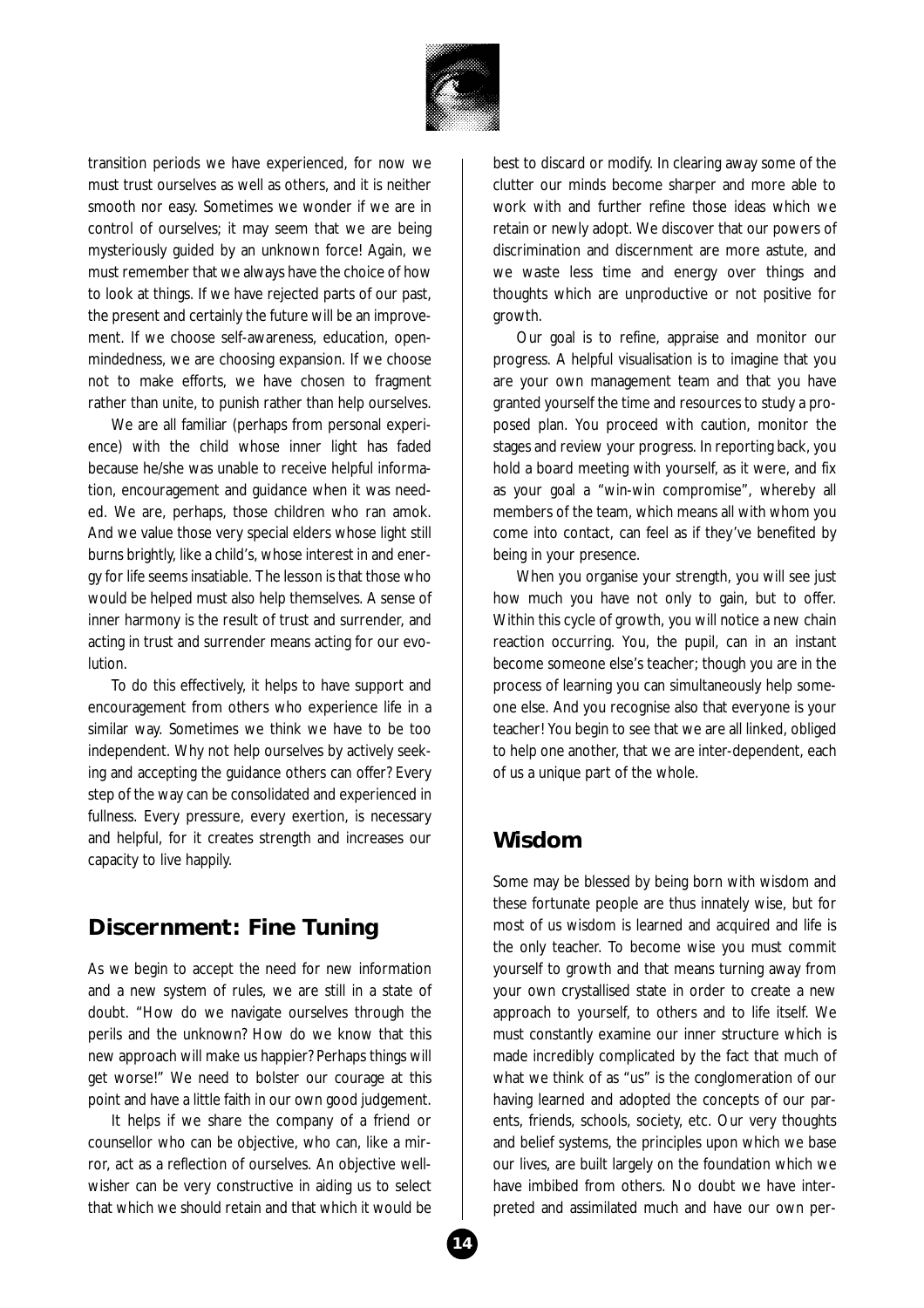

sonal views and opinions. We are not simply carbon copies of the prevailing status quo! However, there remain no areas in our present selves which do not require review, which do not need to be understood and verified. We must face our own areas of sluggishness, stagnation and strength, see who we are, what we wish to become and where it all fits together.

Thus, the accumulation of knowledge, facts and worldly experience alone is not wisdom. So far, our wisdom is mostly the composite of all our experiences, insights, perceptions and beliefs. While "becoming wise", we are not in a state of inertia. Attaining wisdom is an active, dynamic process which begins before we are born and does not end with our last breath. Wisdom is a state of being or beingness. It is a process of updating, incorporating a larger scope, adding more tolerance, more understanding, more depth. Compassion is born out of the experience of wisdom.

Some of us might be inclined to expend so much effort in this direction that we exhaust ourselves. Here again, we should remember the element of deep relaxation. Over-extending ourselves can be very healthy and is one of the ways through which we stretch and expand. But, like our lungs which suspend movement between the ingoing and outgoing breath, we must use that built-in pause – which is natural to all our bodily functions – for reflection. Reflection is one of the most valuable activities we can engage in. Ask any inventor, artist, writer or problem solver and he or she will tell you that times of reflection have often been the birthplace of wisdom and intuition.

As wisdom arises from reflection, so it is also a mirror reflection of our experience to date. When we can comfortably amble along and there is no great contradiction between our internal body of knowledge and our day-today experience, we feel reasonably secure and content and think of ourselves as being sufficiently wise. When we encounter discrepancies, blockages, questions, we become stressed. If you visualise the two extremes of mental ease and stress on a continuum you will see that between the two are anger and frustration. When we reconcile these emotions, we have entered (until the next upheaval anyway) into the wisdom sphere.

These processes are the basis of our forward impetus. Clearing the past helps us to continue the journey. When we stop and rest in contemplation and reflection we can look with compassion upon our experience and, though we may feel vulnerable, we can move with self-assurance to greet the next of life's challenges.

#### **Illuminations**

We are seeking a rhythmic and harmonious approach to life. Still, we too often treat new ideas with instant rejection: "Too difficult," "Too strange and unconventional;" "Too boring." The problem lies not necessarily in the idea, it is more our impatience which leads us to a continual search for perfection rather than a willingness to work with what is available.

Many of us are at a stage in our lives, perhaps not for the first time, where we are questioning fundamentals. We may have fought and rebelled, kicked and screamed. We may have undergone (and are probably still undergoing) personal traumas. Now we are willing to ask ourselves what lessons there are to be learned, and which laws should govern us.

Much of what has gone before is neutralised and we are now aware that through positive growth, all duality can become unity. The inner and outer being can now merge and adopt the same goal. That is the only way we will be able to make sense of it all – when "my" goals are not different from "your" goals, when my "inner" being is in harmony with my "outer" being and vice versa. Then perhaps we can learn life's lessons while being guided by a set of principles that enable us to expand in harmony with both our inner and outer environment.

Any stress we are feeling functions as a motivating factor, prompting us to find an acceptable level of ease and comfort within our expanded capacity. It is understood that we are all subject to greater patterns and disciplines that come from minds greater than ours, whether it is the collective mind of our city, country, the planet, or the mind which created all these. However we picture the greater picture to be, we are nonetheless concerned with one particular part – us – within the whole. Though each cell in our body is unique and complete, it still functions as part of our physical body. If we extend that concept we will see that as individual entities we are also part of that universal law of correspondence. This being so, we are able to plan our own path within the greater pattern. According to the law of cause and effect we, as beings of free will, are able to choose the path of illumination or the path of delusion, the path of greatness or that of smallness. At every moment, in every situation, this is the choice we face.

Previous experience (especially if it was negative) makes it tempting to sit on the sidelines and try to post-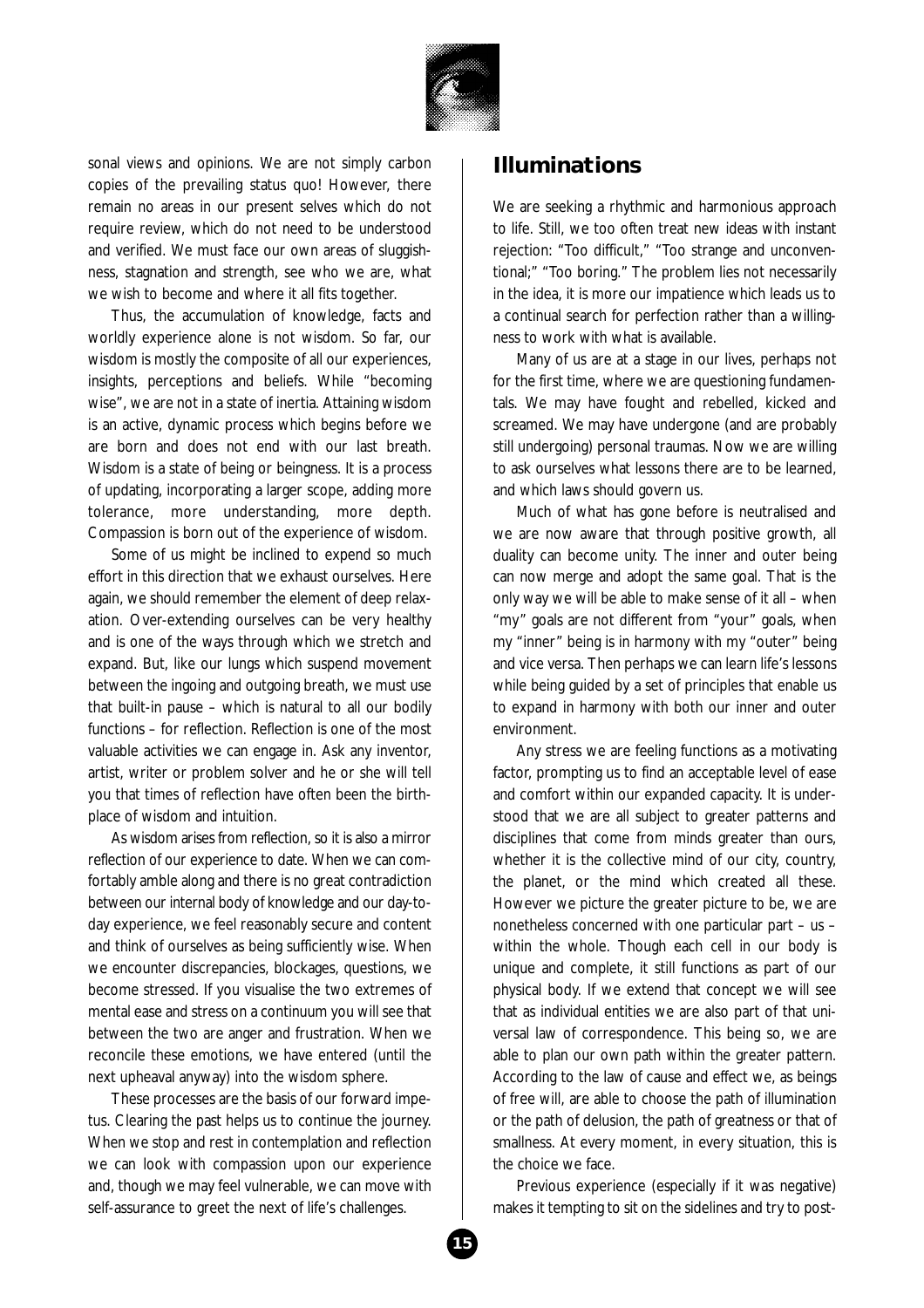

pone action, but the nature of cosmic law does not allow this. Total involvement is required to work beyond the effect and so increase our understanding of the nature of cause. Another of life's lessons involves motivation and intentions. Without motivation, a person cannot move. No matter what the activity, if the motivation is negative, the activity and its results become negative. By the same token, when the motivation is positive, the activity and its results become positive. Even if the results appear unsatisfactory to us, natural law demands that the donor of positive motivation and intentions should receive in abundance what he or she has given.

Life as we know it progresses in chronological order in stages from birth to death. Providing we exercise the will and desire to know, we can rest assured that the knowledge we need at any given time will be made available to us. The law of transmutation enables us neither to reject nor helplessly accept what we don't like, but rather change it positively into a foundation for future growth.

The law of generosity encourages us to share our knowledge and link harmoniously with the animal, vegetable and mineral kingdoms, as well as with energies and realms in higher dimensions. In learning to link we evoke the law of love, recognising that as our knowledge increases so does our responsibility to care for the creatures of this earth. We can imagine that in each encounter with another being we are spreading light and that those who absorb light from us will in turn spread and radiate it to others. As human beings aspiring to real growth, we practise and cultivate love, compassion and tolerance, the qualities cherished by all great beings.

> *A tree that can fill the span of a man's arms; grows from a downy tip. A terrace nine storeys high; rises from hodfulls of earth. A journey of a thousand miles starts from beneath one's feet.*

> > *– Lao-Tzu –*

#### **Responsibility and Harmony**

We have mentioned the "win-win compromise" in which the parties in question work out a solution whereby each is recognised as winning or gaining, rather than losing in a given situation. This method of

reconciliation is now gaining recognition in economic and political arenas as well as in inter-personal relationships. It is an attitude that wins respect and transforms negative energies.

When we think in a manner that embraces all possibilities we become positive, life-supporting people. That is, we are not exclusive, we do not exclude or alienate others or their way of thinking. We are expansive enough to welcome others (in spite of the temporary inconvenience that may be caused) and entertain their points of view. This is another case where shortterm discomfort achieves a long-term gain. Once again it is a question of balance and working creatively with circumstances and situations to create ease and wellbeing, thereby extending the parameters of personal growth.

An exercise to help create this state of mind is to imagine ourselves as part of an orchestra. Each player is a master of his instrument and each must also adjust his volume and style to accommodate the others. The level of commitment is such that each musician puts aside his own personal desire to be the soloist and works toward a balance which will create harmony. Each accepts that his individual part creates a shared whole which, because it is the culmination of the individual effort and skill of all the members of the team, is more enjoyable and satisfying to listen to.

Carrying this analogy a little further, one could say that playing a solo would be more satisfying and less restrictive than playing an indistinct part. That may well be so. The point to be recognised, however, is that you are free to choose. If you want to strike out on your own, fine. If you would like to be part of a collective endeavour you have to abide by certain rules otherwise chaos results. There is certainly a time for each and much satisfaction can be derived from both kinds of activity and focus. But remember that life is a collective endeavour, that it helps to help each other and work together to achieve common goals.

We have now reached a crucial stage in our lives where we must acknowledge and identify with greater rhythms. In so doing we give credit to the skill of the conductor of the orchestra, who manages to keep the music flowing from all of us and we are as gracious in our acceptance of his/her skill and wisdom as we can be, recognising that there is always room for our own improvement!

Developing harmony is a kind of discipline, a selfimposed limitation which we are committed to work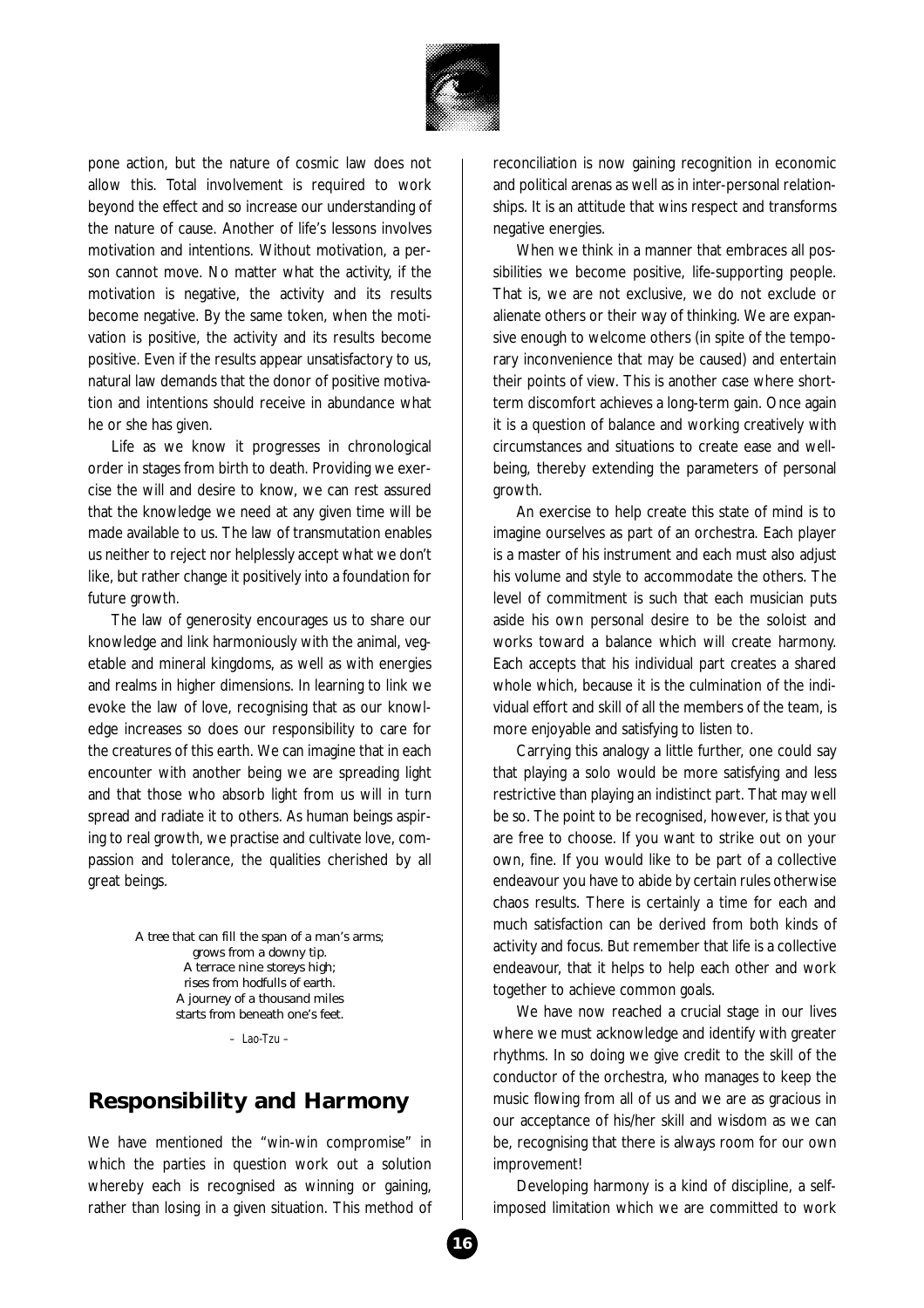

through. To create harmony we should adopt the attitude of "How can I make a positive contribution to this endeavour?" rather than think only about what we are going to get out of it. To achieve harmony within one's own being and with others is, perhaps, one of the most pleasurable experiences a human being can know. It means that we make the commitment to take responsibility for ourselves rather than expect others to carry us along through life. We can acknowledge the unique opportunity that so-called limitations afford us to further our understanding, and in so doing we celebrate a new aspect of communication with others.

## **Communication**

We have been talking about thoughts and feelings but it is communication of these that usually creates the problems. The first step is to find out what we think and then link this to our environment. As if this were not already quite a task, we then have to try and bridge the gap in relation to other people's realities. Sometimes, as we mentioned earlier, we are trained to withhold what we think because it does not suit or fit the status quo and in that way society often reinforces suppression of our communication.

It is sometimes difficult for us to remember that others are viewing situations from a different place, influenced by a different set of conditions and beliefs. Therefore the only person who can make sense of the message of the moment is you and, of course, those who guide you from higher dimensions. So in many instances we would, perhaps, do better to keep quiet until we have got a real perspective of the situation!

If we learn and practice observation and assessment we are more likely to become effective in our understanding and communication. The senses, their various functions and their infinite number of messages illustrate this clearly. Who can say what the prime sense is? For each person a different sense will be the most important. Your ears can tell you one story while your eyes tell you another. Each sense gives us a different perspective of the jigsaw. Communication is a vast subject and there are so many languages with which to communicate. Body language, verbal exchange, the written work, visual media and telepathy are only some of the means. It is no wonder we find communicating with people exhausting! And listening or perceiving are not any easier, for to be really tuned in all your senses

must be well co-ordinated. To be co-ordinated you need to have gained a measure of control and perception, not to mention balance. You must know when to talk or transmit and when to listen or receive.

Communication is a skill we possess innately, at birth, and one which we keep expanding upon throughout our lives. Development of any skills needs information and practice. On the path of self-expansion we must make a concerted effort to communicate and allow others to do the same. The first place to begin is with yourself. When you become aware of your own inner workings you will be much more perceptive about the world around you and much better at living and communicating truth.

## **Trust**

Faith is having trust that, in spite of appearances to the contrary, our lives and our efforts to make this world a better place are worthwhile. Faith is a basic principle that needs constant renewal.

We do complete cycles in our upward spiral of selfawareness. It is not necessarily that there is a complete resolving of problems or fears or that nagging memories of confusion disappear overnight. Situations may and often do recur which trigger areas we thought we had come to terms with long ago. We learn to reconcile that what we need may not always be what we want! Though we may not like everything we are going through, we recognise that it may be a necessary part of our spiritual growth – even though we may only be able to recognise this in hindsight.

We have to stand firm and trust when we find ourselves thrown back into areas of darkness. It may at times seem that we have taken one step forward and two steps back and we feel that we have lost our footing and have slipped back into the shadow realms of the inner, secret, dark side of our self, into isolation fear and confusion.

Stand firm and trust. Remember the infinite possibilities, the infinite magnitude and infinite precision of the creative consciousness – that the stars do not fall out of the sky and that even the tiniest insect has its place in the universe.

It is much easier sometimes to throw a temper tantrum and inform the Almighty how undeserving you are of all the trouble He/She has inflicted upon you, how unjust life is and how you would have created the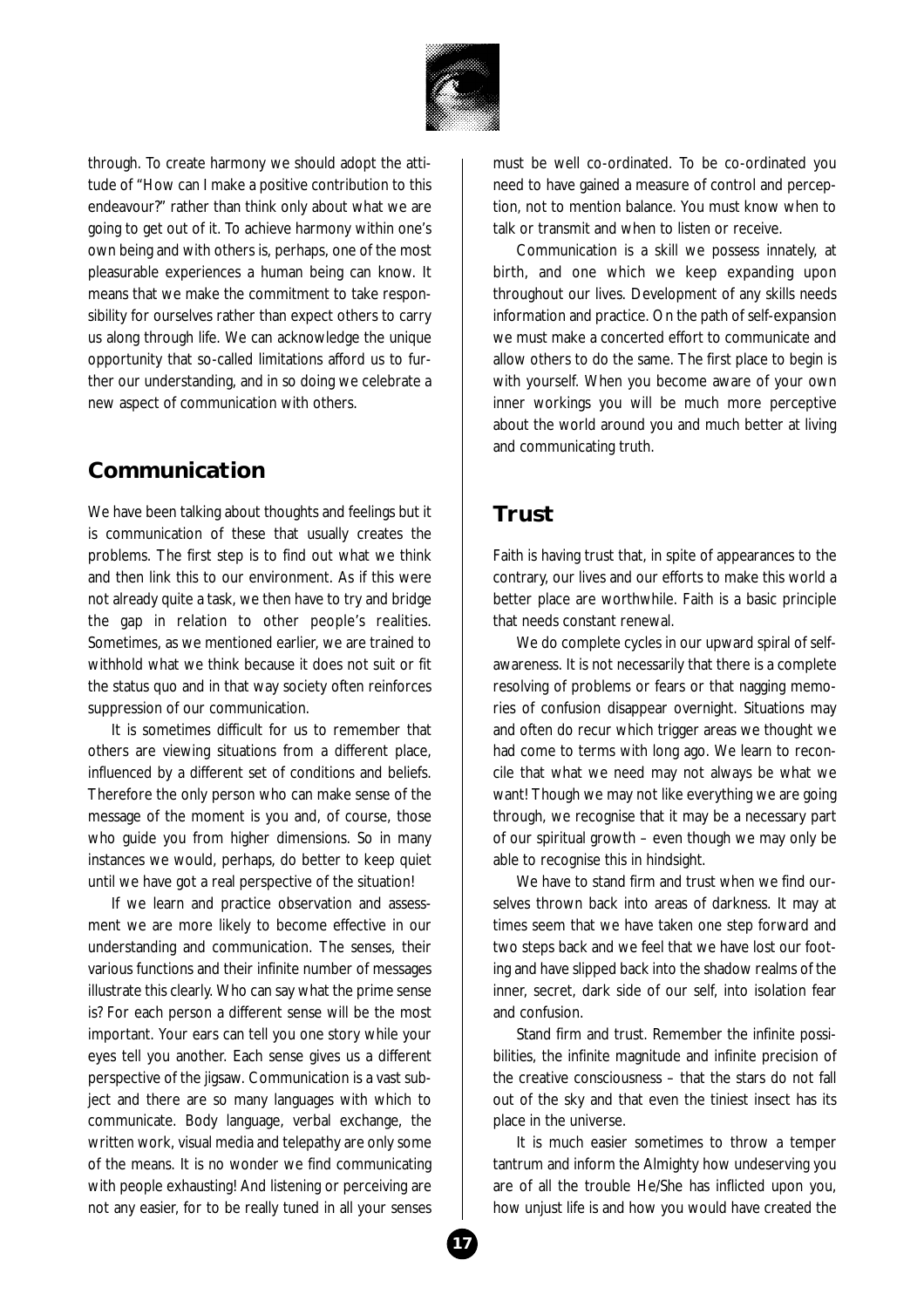

world more fairly. Time for the Creator to improve things with a little high-tech perhaps?

Eventually we recognise the wisdom of avoiding such extremes, of taking the middle path and maintaining a sense of detachment. We can resolve from now on to acknowledge all sides, but we needn't get emotionally involved in all of them.

There is so much we do not know. If we could release our resistance we could be shown. We may not always be enthusiastic about the situation but we can give some of the responsibility for it to the universal consciousness by offering our trust. For it is generally the case that we are untrusting creatures, reserving contingency clauses and options in case the "in case" should happen. The simple truth is that if we release ourselves, and trust, we are shown and guided. Sometimes those around us prove to be an even greater obstacle to this, but in spite of their reactions of doubt or negative projections, we can choose to respond to life in this fashion. In the end, it is your own strength and faith that sees you through difficult situations, so why succumb to the scepticism of others?

If we are able to detach and look objectively at our situation, we can observe that it was precisely this set of circumstances – however unwanted – that brought us to where we are now – to the threshold of a new understanding. Winding our way up the spiral, we can recognise the confusion and see the alternatives, appreciate that there is a higher power at work, change our plans, adopt a new strategy. We can release the past, retain the essence of all that has been and train ourselves to be flexible – so that we can adapt to and accommodate whatever is to come.

This is a process which cannot be hurried. There may be times of apparent depression and confusion and the lack of sympathy and understanding of others may not help. To be climbing out of the pit, as it were, reminds us of having fallen into it. The image is of watching ourselves in the very same place as before; only this time we are travelling forward, up out of the mire!

## **Seeing**

We have referred to seeing, not merely with our eyes but with a deeper sense of vision. We are trying to develop the ability to see beyond where we now stand in life. The flow of life itself is moving so quickly, all

around us and within us, that we sometimes feel dislocated, unsure of our place and role in the tapestry. At the same time we are aware, however vaguely, of that elated feeling that comes when we "see" with clarity. Click, click, everything suddenly fits into place, and the universe is right once more. We see where and who we are, and that each of us is a perfect and whole part of the puzzle.

Externally, life can be perceived as endless motion. We (that is, our thoughts) also seem to change so quickly; everything around us is changing at an incredible speed. Yet we are also aware that there is a point of stillness and quiet deep inside. How can we learn to see and work with that stillness in motion? We need to be able to adapt to change, to perceive with a clearsightedness that sees the past as a complement to, not in conflict with the present, and the present as a creative opportunity for further expansion. If our vision is broad enough we can include the needs of others. If we are not wearing mental blinkers we can see clearly in retrospect, work positively with the past, and use the past positively not only in anticipation of the future but in the eternal now. The more we see and perceive the more we are challenged to make sense out of apparent nonsense . . . and we can continue to expand the panorama of our vision!

It is all too easy while struggling through life's everyday helter-skelter to lose sight of these goals, to lose patience with those whose vision may not be as expanded as ours. It is easy to blame others for our own failings, forgetting how hard we are working to acquire understanding, and that in turn our understanding must be used to help and encourage others achieve the same. To see is to recognise not only our own needs, but those of the groups within which we live and work. There is a bonding that takes place with others, all the more powerful when you are able to perceive what they, perhaps, cannot. To maintain that foresight and vision is an act of great courage and requires a great deal of hard work that is often less than pleasant, especially when others think we've gone a bit daft!

A valuable exercise for our growth is to work in situations or groups with others and learn how to handle them without losing our own, ever expanding perspective, to remain undaunted even by criticism and lack of support. In this regard, it is often helpful to get in touch with nature, the earth, by doing some indoor or outdoor gardening, touching the flowers and trees, or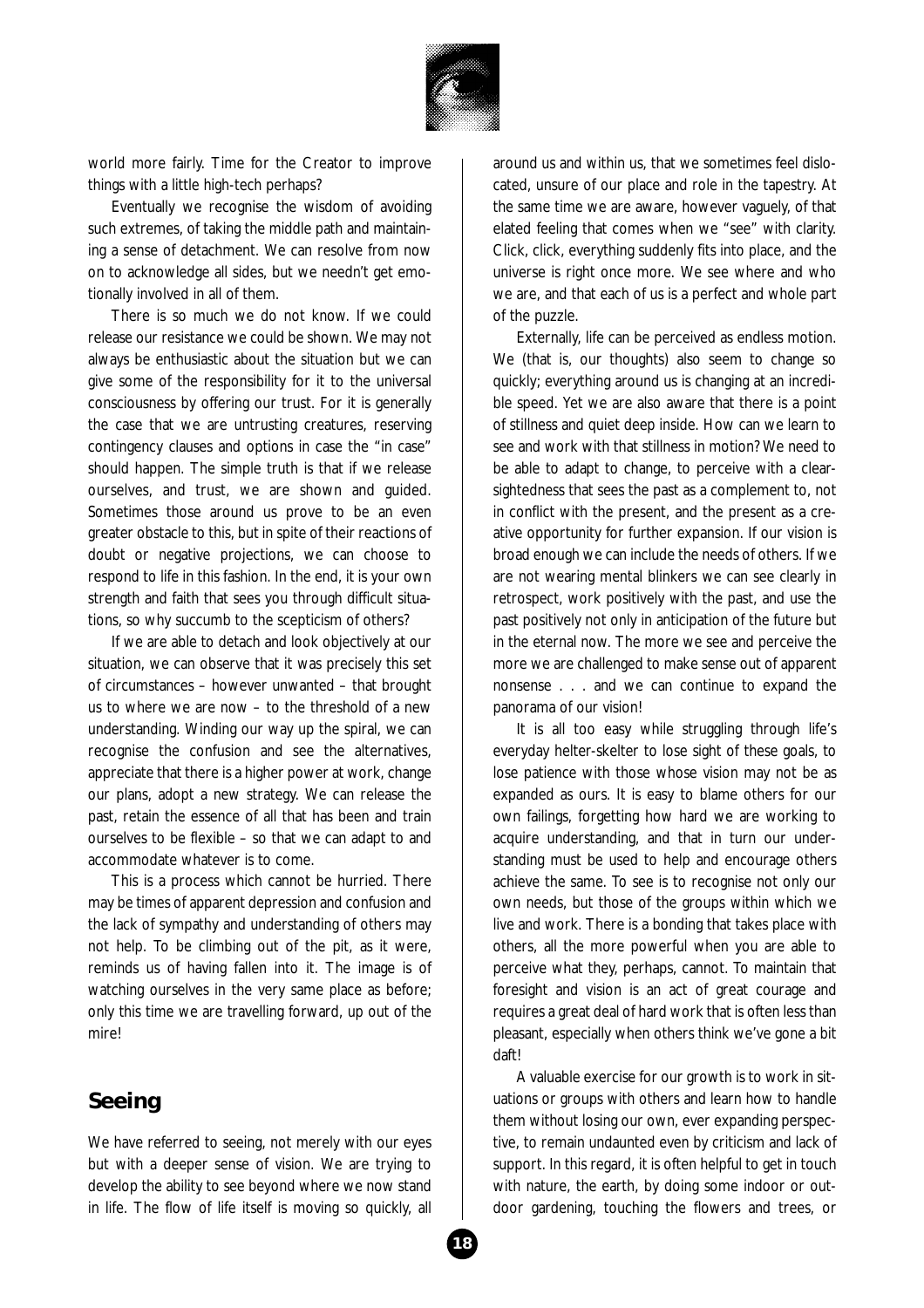

walking barefoot on the ground. Learning to see not only with our eyes, but with every part of ourselves, creates a rich, harmonious and rewarding way of living in the world.

## **Hearing Beyond Sound**

Unlike animals, humans do not depend solely on their physical senses for survival. The sixth sense, which is the meeting point and message centre for the five physical senses, is the storehouse and nerve centre which processes incoming information absorbed by the senses. Our minds then interpret these messages through thought, feelings and action.

Though the senses are important for our basic survival, they are also used as a form of measurement to judge our response to a given situation. This is illustrated by the expression "cloth ears", where you screen out (consciously or unconsciously) what you do not wish to hear. If someone is lecturing us, for instance, and we don't really want to listen to what they're saying, we can literally block them out. On the other hand, we are not so technically endowed as to set up an optional receiving station so that many vibrations and sounds penetrate our consciousness which we sometimes wish hadn't.

The extension of our hearing beyond the normal scope of our ears is known as clairaudience, and as the name implies, we become the audience of many types of sounds. When we absorb so much information – that is, vibrations as well as auditory sounds – we must ensure that we are selective and can screen out what is redundant. We must be able to say "No!" to too much. When you've reached the saturation point and can't listen to another word, it is a good idea to leave everything alone and read a book, go for a solitary walk in the woods or in the nearest park, even go to sleep. A change, which is as good as a rest, can also be a good balancing agent. Be realistic, be selective, and don't waste your precious energy. Don't listen to rubbish! Practise economy of speech as well as economy of listening and most of all, if you really want to hear what's going on, listen to the voice which speaks inside you.

Earth represents the tangible evidence whilst water links the flow of the ever-moving scene. Air represents the invisible realities of our life and fire is the essence generator. These are communicated via our sensory mechanisms of touch, taste, smell, sound and sight and

the sixth sense collector which is conveyed by intuition to a feeling which we learn to recognise and trust. And so we begin to test or detach ourselves and to discern how our feeling is actually the love of the finest, lightest quality gained through understanding the best available data. We can then select the thought transmissions and telepathically transmit that which we clairvoyantly know to be the best and trust that what we are able to do will be added unto by many others and that all efforts will be united and harmonised within a greater effort.

#### **Instincts: Smelling, Tasting and Touching**

Smelling and tasting are (probably) two of our secondary senses. While animals depend almost entirely on these two instincts to stay alive, we have to a great extent eliminated dependence on these skills. However, like the other senses and their corresponding mental functions, taste and smell are intuitive recording mechanisms and through them we can interpret much about atmospheres, environments and their vibrations.

We can, first of all, revive the conscious use of our senses to assess more closely what attracts and repels us. What are our senses telling us? Do we really want to be here? Can we make adjustments and improvements? Often our senses confirm a feeling or intuition we have inside and would otherwise dismiss as being silly. We can check our intuitions against the messages of our sensory equipment and then decide to accept or dismiss our initial impulses.

A good example which we can all relate to is eating. If we eat food prepared by someone who is sick or unhappy, we are likely to find that the food disagrees with us. It might be our favourite dish but if the chef just separated from his wife we are likely to feel the vibration of his mental state in our stomachs. Knowing that we usually find this dish delectable as well as agreeable to our insides, we can safely assume that the feelings of uneasiness created by the food originated from the chef, not from us.

Our senses act both as receivers and transmitters. We may have noticed that we sometimes enjoy being touched or affectionately touching others, while at other times we shrink from physical contact. This type of observation provides us with valuable opportunities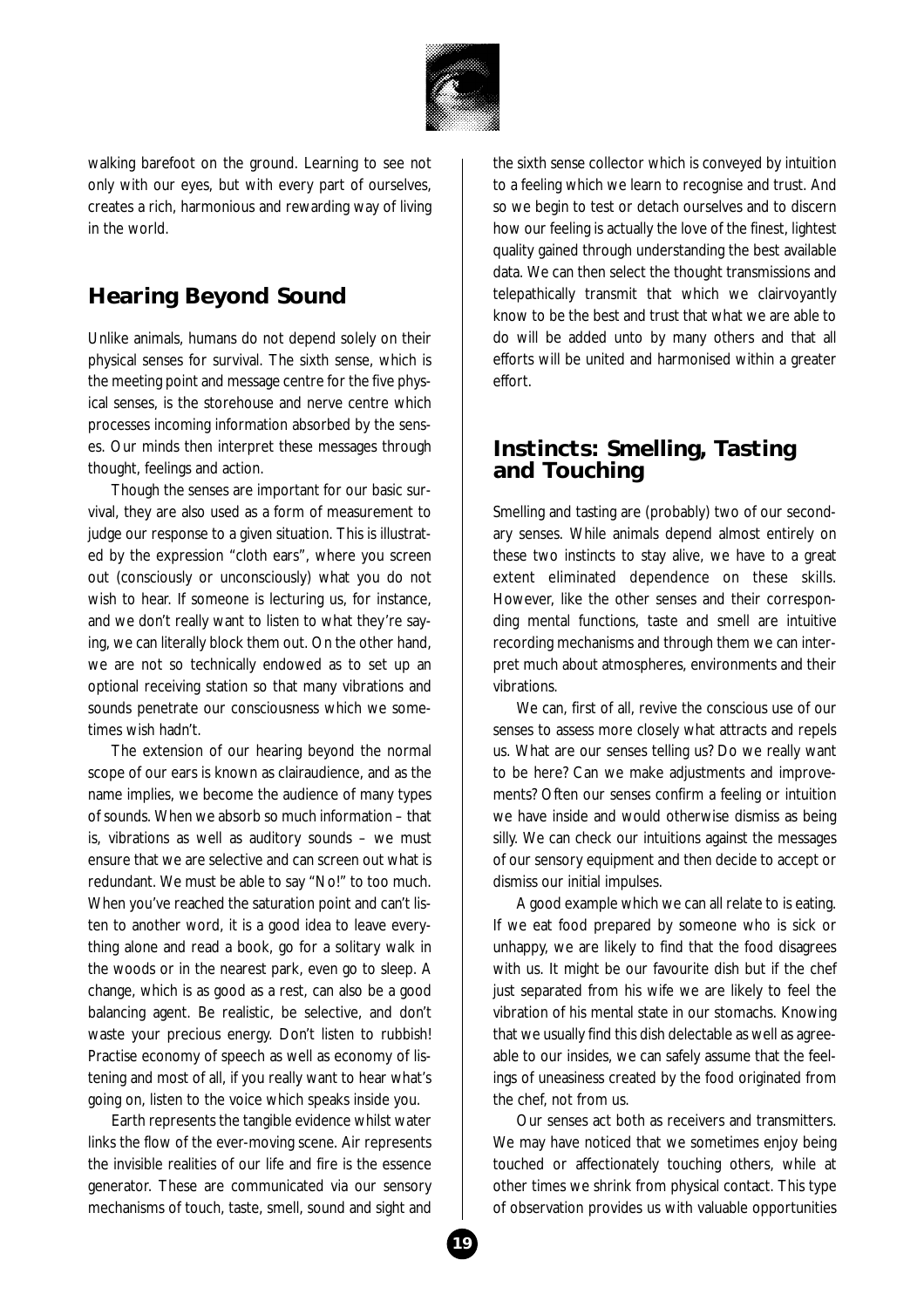

to assess our mental, physical and emotional reactions and go deeper still to establish their cause. If we lose touch with any of our senses, our perception will be impaired and perhaps we will need to discover the reason for the block.

Our senses also tell us when we have been neglecting the needs of our bodies in pursuit of so-called loftier, more abstract ideals. We must recognise that our minds cannot be healthy unless our bodies, which include the senses, are well looked after. So next time you've overeaten because you were depressed or stayed up all night reading a book under a poor reading light or rolled around on the grass and hit a patch of nettles . . . remember that your senses and body are your most valuable tools and treat them with a little extra tender loving care!

#### **Senses and Emotions**

Our senses also work through our emotions. Sensory input gives us the messages and our mental faculties interpret them. One manifestation of this interpretation is emotional response. For instance, certain atmospheres or buildings which have a particular smell, such as hospitals, will arouse memories and emotions related to hospital experiences, death or illness. Before we know it a particular smell has evoked in us an emotional reaction which actually may have nothing to do with the present. Vibrations held in buildings and in other surroundings, especially if these are not regularly cleaned or painted, can amplify and arouse emotional responses we had long forgotten.

These reactions may seem beyond our control and may even become quite troublesome. However, we can train ourselves to regard our emotions as barometers of inner states, as hazard signals or warnings that some part of us needs work, something in our past history needs resolving. Perhaps we have been unconsciously held back in past shadows. If we haven't acknowledged and worked with the situation, we may remain daunted or stunted rather than free to go forward. If we make the effort to re-adjust ourselves, we will find we are healthier and happier for having undergone the experience.

Nature in her benevolence has given us many gifts. When we release through sadness, for example, we are creating space for something more uplifting to take its place. Laughing and crying are totally healthy and integral. Laughter is the music of the soul. We wash away our disappointments with tears. Releasing anger and frustration in a creative way realigns the body's metabolism and allows built-up pressure to settle and become more stable. Thus we must give ourselves and others permission to release emotions. We can discipline our emotional reactions, certainly, so as not to create chaos or misery, but we should never restrict them.

Admitting that we need help and guidance in certain areas is a very important step towards emotional honesty. And equally important is offering our honesty to others. This does not mean that we indiscriminately blurt out every thought. It simply means that as we become more honest with ourselves and imbued with courage and confidence as a result, we can elicit honesty from others, thereby filling them with our love and understanding.

#### **The Cycle of Birth and Rebirth**

Why bring up the subject of birth again? Surely by now we've got over the trauma of finding ourselves in a body, with a mind, emotions and all the rest and we know how to deal with life. We don't want to look back, we want to go forward! Even in confusing and discordant circumstances, we have learned to work with and through alternatives and now we are at the stage where we are ready and willing to enter into the process of active and constructive living. Life has become an acceptable rhythm . . . or has it, fully?

Mythology, religion, art and even the biological sciences talk of a cycle of birth and rebirth. These days we hear a lot about rebirthing and other types of holistic therapies. But we in this book are talking about a much simpler understanding of the recurring process of rebirth, a form of Second Aid for which you don't need any kind of therapist.

Generally the term "rebirthing" refers to the attainment of a higher level of awareness. Most of us know something of that ecstatic experience, where we have glimpsed, if only for a brief moment, the sense of our own wholeness or perfection, meaning or purpose, a sense of something greater than ourselves yet the same as ourselves, something unifying, guiding, loving. It is a moment of total fulfilment, of pure self acceptance.

We can make this a living, total state of being rather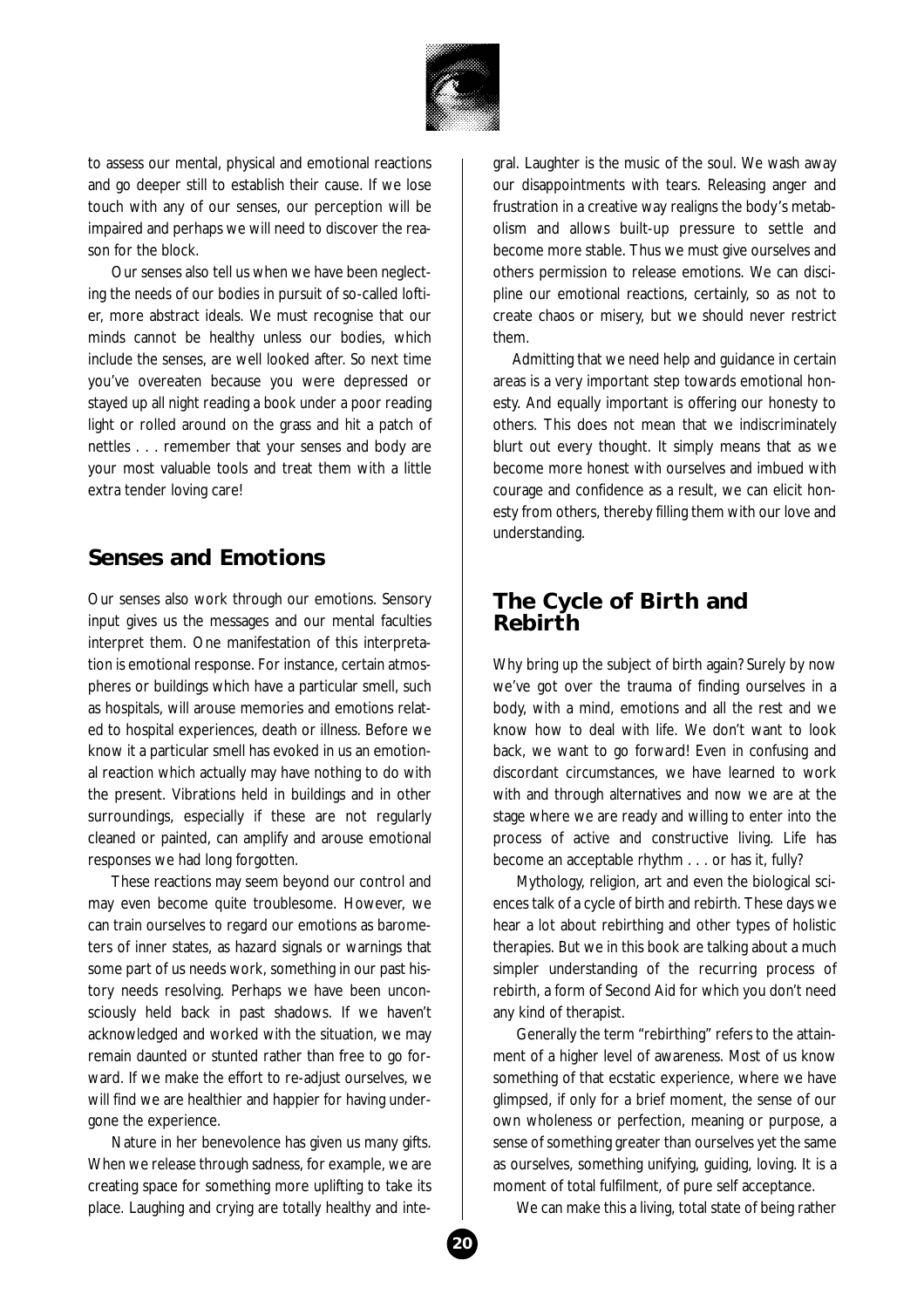

than a momentary experience, a state wherein we become radiant and sensitive, where our awareness is not for ourselves alone, but extends to and includes caring about others. The basis for this state of being is actually quite simple. As human, living, changing beings, we continually process information which is tempered by the many and varied experiences we encounter in life. The balance and integration of incoming information and personal experience transforms us from negative, passive receptors to dynamic, positive transmitters. In fact, both aspects are necessary to complete the process of integration and self-acceptance. One without the other creates an imbalance.

To reach and maintain this level of being requires great courage and fortitude. Sometimes we lose sight of the goal, and our attempts at self-improvement and expansion seem fruitless, often eliciting feelings of despair and failure. But what a sense of celebration and joy our efforts can also bring, as we become more aware of the visible and invisible aspects of our being. The division between our inner and outer self seems to blur and dissolve, we can co-operate with ourselves, as well as with others. Neither the real nor the imagined can harm us and we see that cause and effect are interdependent. Cause becomes effect and effect becomes cause and we are the mediator, the creating entity in between, the link between thought and action. And positive thought does create positive action.

This is the state of being in which the laws that govern the universe no longer remain mysterious, elusive, incomprehensible. We can know and understand life in and through our experience – as we keep expanding our awareness. This understanding is the sister of unconditional love – love without demand, love without fear, love without selfish motive. And there is no greater reward than to offer our love unconditionally in service to the universal consciousness and to accept with gratitude the same gift of love in return. Soon we colour all that we see, do, hear, taste, touch, smell, think and speak with that purity of heart.

#### **Intuition**

Training yourself in self-awareness will automatically make you more sensitive to vibrations. It is as if you can hear with your mind rather than with your ears, see with your heart rather than with your eyes. You will be more aware of the signals and messages given to your

brain by your five senses, and you will not be able to ignore the warnings of your body. You may also notice qualities of vibrations in the atmosphere of a place; for example, you may feel fine walking into a room and once inside, suddenly feel strangely depressed or sad as if for no reason. These are all ways of saying that your intuition has become more acute.

It seems that as we become more sensitive we also become more vulnerable to the effects of people, places, pressures and stresses around us because we realise we are part of, not separate from, the whole picture. However, there is no point in offering ourselves for the sacrifice. We must learn when it is healthy to withdraw a bit and filter our experience. It is not that we should become protective of ourselves and our new state of being, paranoid or otherwise inclined towards a mild "spiritual superiority complex". Rather, as our development and awareness is heightened, we can intelligently and compassionately apply common sense in terms of our own survival. Basically, all we are trying to do is maintain stability in dealing with any situation.

Recognition of this may cause us to withdraw from familiar habits and patterns and our families and friends may become alarmed at our seeming lack of interest in many of the pastimes we used to enjoy. Here is the perfect place to practise compassion with those who show love and concern for us. Though they may not understand us, we can still offer them our love and understanding.

We must learn to become comfortable within the process of our own expansion. We will find ourselves constantly investigating, comparing our past thoughts with our current ones, refining, fine-tuning. We are not changing so much as we are evolving and life can become a beautiful, continuous meditation, a time of monitoring, in which we can perceive so much of what we overlooked before. Our experience of life becomes very rich and we feel as if we are privileged guests invited to watch life reveal her secrets to us in all their many colours.

We are not the directors. We are, along with everybody else, the participants in life's drama. We are merely undertaking to discipline ourselves a little, within this new found state of harmony we are experiencing. We must include and embrace rather than separate. Realising that not everyone has yet discovered the same treasures as we have, we must allow them the right to their point of view.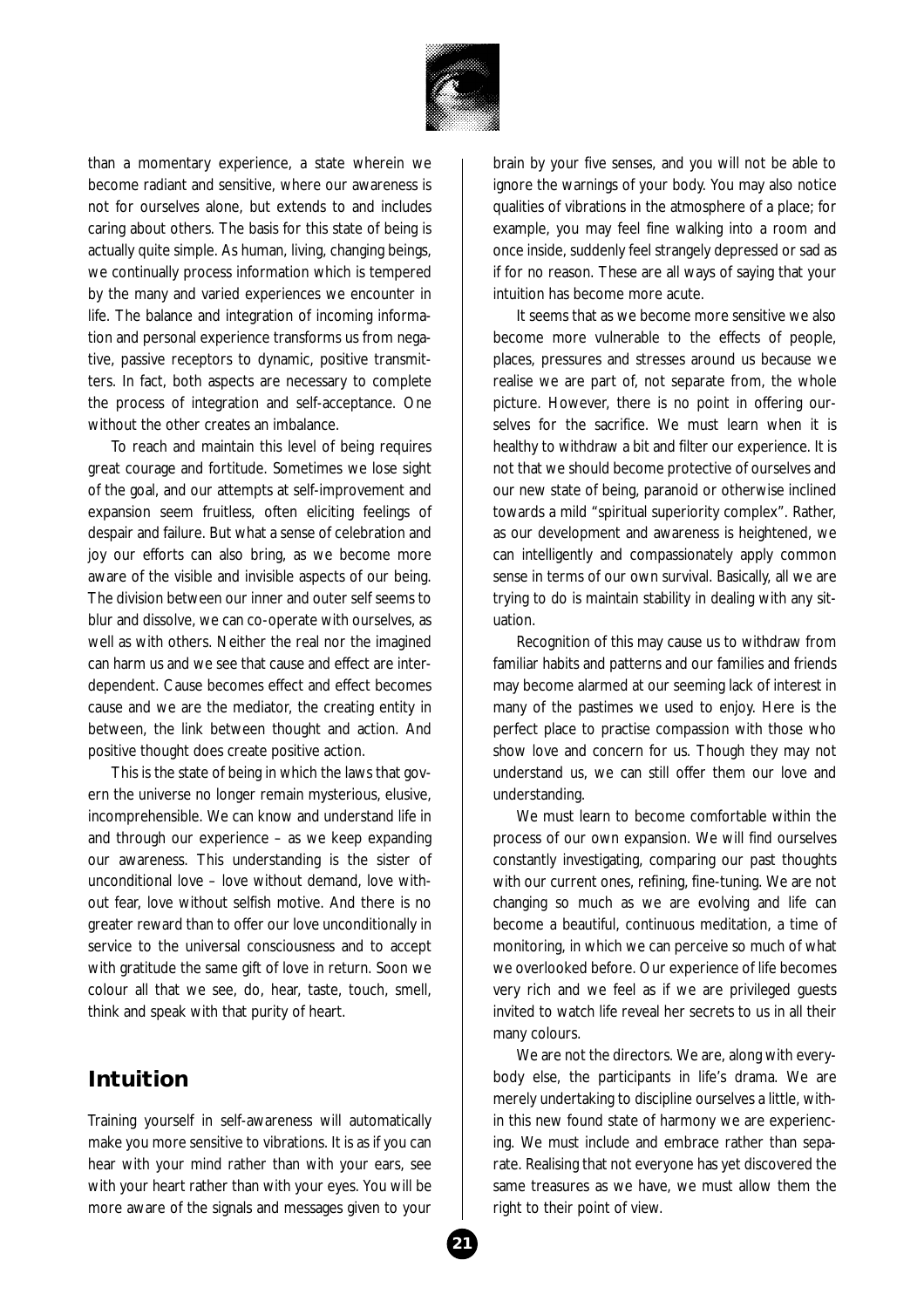

This may well be the most important time of transition and adjustment we have yet experienced and so we should be patient with ourselves. During this time of metamorphosis and always hereafter, it is a good idea to take the time to sit quietly, to review our experiences and experiments, and see how we can offer ourselves in service to all. In so doing, we may need to withdraw for a while from those whom we wish to help, while we sort ourselves out and gain a sense of our inner ease and comfort, a sense of certainty of the inner, deeper reality. In this stillness, we can, if we so desire, consciously rid ourselves of old patterns to gain a fuller perspective.

Always in a constant state of motion, as part of the universal energy, we are like the river flowing into the sea, leaving behind that which is no longer essential and taking with us – in fact, becoming – the purity of energy itself.

## **Spiritual Responsibility**

If you have developed yourself to the extent that you can see with clarity, it follows that you will have to take responsibility for what you see. This may not be easily reconciled with our ideals and will probably require a compromise (hopefully a win-win one) between our ideal and our reaction to what is actually taking place. Romantic images of the way we would wish things may fall by the wayside. This is not a negative thing! To play the roles is absolutely essential to our growth, whereas to become the role is confusion. We are massaging our brains, as it were, clearing away the tensions and clutter, the crystallisation, and making room for more space within our heads and hearts.

Many of us have reached a stage in our lives where we think about helping others in some way. We do not necessarily have to choose a helping profession to help others. Every day we are given opportunities in which we can extend in love and friendship to our fellow human beings. When we have examined our own motives and our own foibles, we are more compassionate towards those who have little understanding of themselves and whose behaviour belies that lack. We must remember that our commitment to growth is not for ourselves alone, but for the good of everyone.

Many of us shy away from responsibility, but realistically there is no way to avoid it. And why should we want to? It is only when we feel trapped that we want

to run away, but when we approach situations with confidence, believing that we can make them workable, or at least tolerable, then we can face life straight on. Thus we must take responsibility for our own behaviour, working on areas of resistance rather than ignoring or merely thinking about them.

Life is an investment; the more you invest the more interest you earn and the more you have to work with and enlarge upon. If we choose to relate – to people, to experiences – it becomes vital that we communicate to others. We must be able to tell our story in a way that is not threatening but interesting and inspiring. Acting with others in mind we may even find ourselves willing to do things we would never dream of doing for ourselves!

In short, we are now ready to take responsibility for our own destiny and by extension, for the destiny and well-being of our friends, family, institutions, city, country and the world! Hardly a small task – in fact it's a lifetime's work and commitment – but what else is life for?

> *"Come to the edge" he said. They said: "We are afraid". "Come to the edge" he said. They came. He pushed them . . . and they flew.*

*– Guillaume Apollinaire –*

## **The Soul Journey**

There are fewer words more misunderstood that the word "soul". Yet to ponder its meaning evokes a mixture of sadness, joy and wonder, for our acknowledgement of the existence of soul is a commendation, a recognition of indivisible eternal consciousness.

For so long it seems we have struggled along, staggered from one crisis to another, woven our way through confusion and doubt. In our more inspired moments, we feel our lives are not without some purpose but more often we have no clear idea of what that purpose might be, particularly as there is so much pain to be endured throughout. The vibrant colours of childhood seem to have faded away and become dull before the picture was completed. When we look back we see the natural harmony and innocence of our childhood buried in our mistakes. Have we sold out, have we compromised too much? Where are we heading now? What have we to show for all our efforts, mis-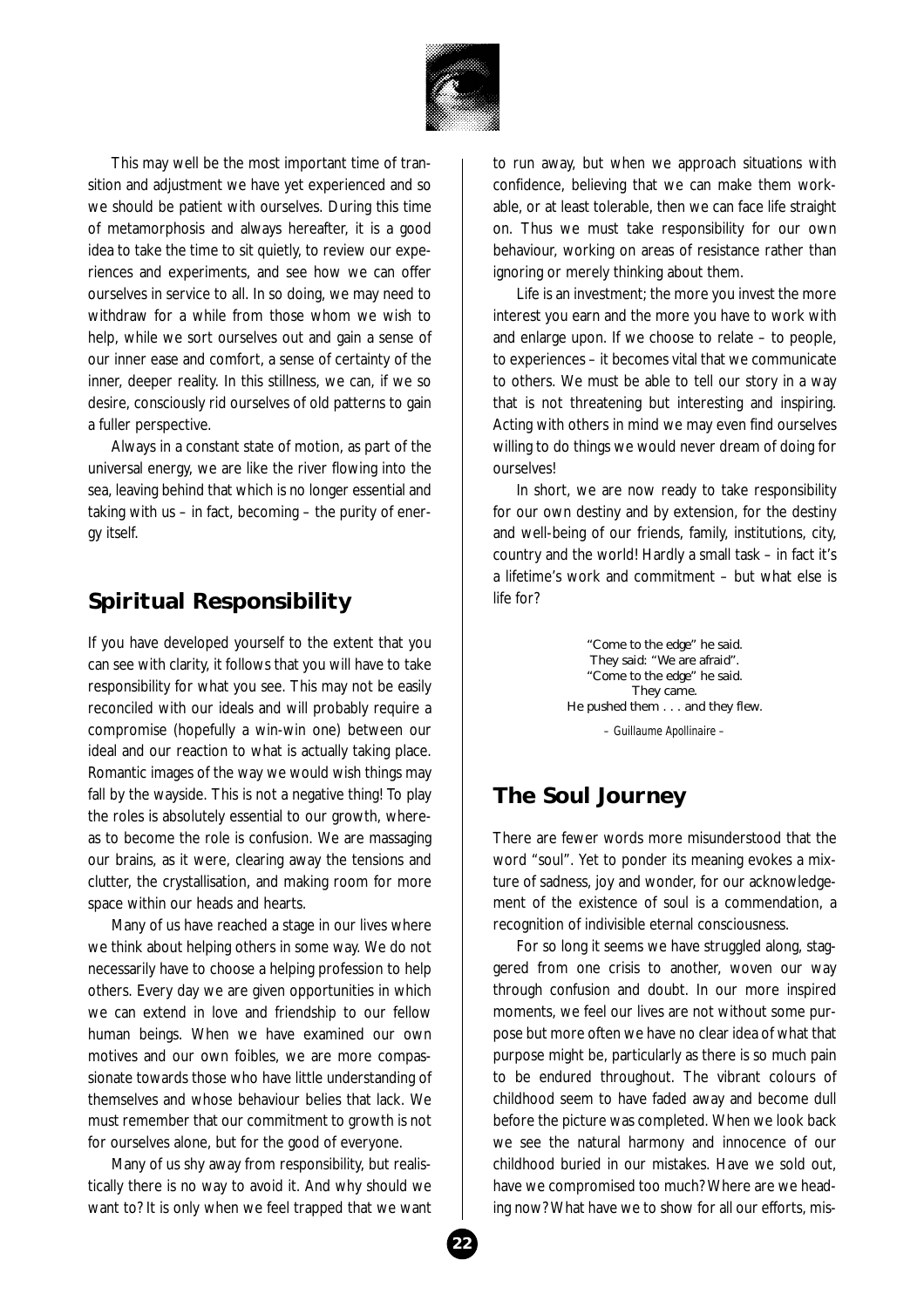

guided though they may have been? The efforts may often have appeared misguided but the experiences have always served a purpose.

If we alter our vantage points, just a fraction, we will recognise that our soul has always been there, the force and existence behind all the costumes we have worn and all the roles we have played. Often we become so locked into the drama that we forget the central figure – us – whom we are seeking to rediscover in the first place! We get so involved in performing for others that we forget that we too are meant to derive some joy and satisfaction from all the hard work we have put in. Recognising this, we can smile and tolerate not only our own foibles but also the confusion of those around us, those who may still be inextricably tied to their roles, those who are still seeking, still searching for they know not what.

This experience is akin to feeling the warmth and comfort of the sun after weeks of relentless rain and cloud. We almost forgot that, though we could not see it, the sun still shone above the clouds. To bask in the light of this sun is to know that a greater power is at work. We can easily re-focus our thinking and watch confusion fade, drift away and dissolve, just like the clouds in the heat of the sun. Again, we have actively learned how to transform nonsense into sense.

A word of caution here, so as to avoid the trap of becoming too complacent. It is not that, having reached this stage in our growth, we have attained all there is to achieve on this earth – far from it! What we have learned is how to create space, how to use it (all), how to take responsibility for our own lives. We are continually on the path of return and must never become complacent or patronising because of our new ability and knowledge.

As we feel it is now safe to look back over the events in our lives, we begin to understand the necessity of undergoing some of the experiences that have frightened, disappointed and imprisoned us. If we now experience self-confidence, self-acceptance and selfunderstanding, we need not censor the past or the truth; rather we are given the strength to unburden ourselves and carry on. We needn't avoid any part of life and we find we have the ability to cope – and to hope. With our sense of reality now deeper and more all-encompassing, we relocate ourselves within a richer, more nurturing environment – the environment that lies within our heads.

We are more confident of our self-worth because

we know our understanding, love and compassion have expanded and are continuing to expand and that we can be of help to others on their path. Although much of the past may have been unpleasant, it is part of a bigger, more comprehensive picture. The lost art of truly seeing has been revived.

And finally, the ability to acknowledge the changes that evolution brings, to recognise new areas of work, new opportunities for growth, to meet new companions (or rediscover old ones), to explore new ideas, new ways of living – enables us to live each moment as the eternal present. And to share with others the sense of wonder and joy, at the increase of awareness, is perhaps the greatest reward of all.

#### **Rhythms of the Spirit**

The circles within the spiral carry us ever upwards. The order and organisation of our planet, our galaxy, the universe, is breathtaking to behold. Everything is perfect unto itself, and perfect also as part of the whole creation. Nonetheless, unlike other species on earth, we humans spend a considerable amount of time trying to get the world to respond to us according to our desires and when it does not, we find the discrepancies difficult to reconcile. We imagine that we are forlorn, unworthy uncared for, small, insignificant.

To evolve as a human being – not merely to grow up, but to evolve – means opening ourselves to the flow of life, allowing life to flow around, in and through us. We needn't drown while learning to ride the waves; we learn by experience to maintain harmony with the rhythm and flow of nature. We can make room for subtler guests to enter into our consciousness; we can nurture and cherish them, and be instructed by them.

It follows naturally that we become givers more than takers, as we are able to offer more. Our emotional battle scars and medals of merit prove we have learned to cope with the wars, and now we wish to serve others who are finding the experience of change, movement and the call to real bravery as difficult as we did. We offer our support not as great heroes, but as living demonstrations of survival, a reminder that – yes – we can make it through!

Offering our love and support to others often calls for a "no nonsense" approach which when on the receiving end we know could seem harsh. Now, however, a whole new circle in the spiral is revealed. We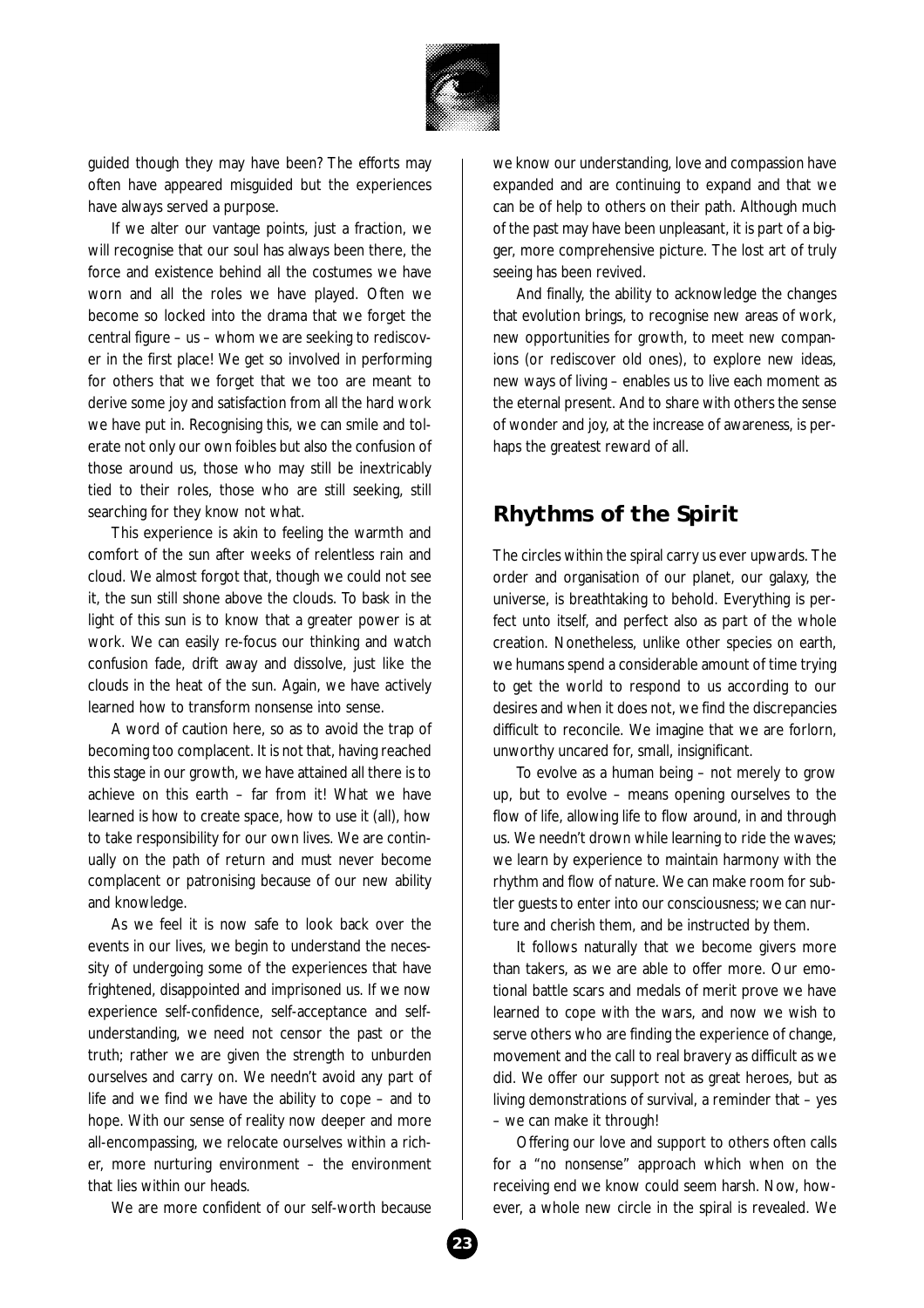

learn to be caring yet firm, to open ourselves to the subtle energies at play within the universe. We may be apprehensive, as if we've started all over again and yet we know that this is what we've been waiting and working for: our own inner awareness, and to help and guide others in that direction too. Everything else pales by comparison; as if we'd been looking in the wrong place all these years, but the wonder and love we now feel at this new lease on life brings great joy – and a real commitment to humanity.

Although we probably would not wish to repeat some of the circumstances of our lives, we realise that if they were necessary for us to reach this point, we would not have missed them. And we can use our life experiences to help motivate others. The more we study and absorb the subtler energies, the more we learn to trust in the cosmic consciousness.

At first, we experiment with caution, but as we find we are truly more loving and giving, we can communicate more effectively from our place of new found freedom. Each interaction, each attempt becomes easier and boosts our confidence further. Our reserves of courage increase and we become more familiar with the invisible workings, the invisible worlds within.

We begin to give love with no expectation of return; we find the courage and energy to do what we think is right in spite of the reactions or disapproval of others. The self-censorship we exercised out of fear of being different or misunderstood is no longer necessary, as our trust in the greater consciousness and in ourselves becomes deeper. We know that to speak only that which others think acceptable limits not only our responses to life, but theirs as well.

We now care enough to tell our truth, for we know that we are an integral part of the vastness of space. The cohesive power is all-loving and as we trust this more and more, there is little room in our lives for doubt, fear or guilt. Cohesion and unity come from love and as we put our trust into this principle, there is less energy that can go into the negative areas and more is available for positive attitudes. We are representatives of that greatness of being and we reflect that will, power and love.

Having renewed and regenerated ourselves by withdrawing somewhat and playing a more outwardly passive role, we are now able to return to a more active state. We may not always be in the position to express ourselves verbally, but we can radiate our knowledge and our state of being and transmit our

underlying strengths to anchor and reinforce the efforts of others.

Teaching ourselves to be better people is a simple philosophy. You don't practise this Second Aid on anyone other than yourself. By working on yourself, you become a pure reflection, an untainted mirror able to reflect the essence and truth of circumstances, situations and life itself – without becoming marred by the reflection.

As this occurs, as it will do with friends, family and associates, we recognise that we have become a walking catalyst. Wherever we are, things seem to happen. This can be quite disturbing, for we do not intentionally wish to stir things up, as it were. If events become too unsettling, we will need the support of someone who has been through this stage of development, someone with whom we can discuss our thoughts and who can guide us to better understand these happenings and how they affect us. In these circumstances, it is particularly helpful to share our experiences with a meditation or spiritual development facilitator. With this support, we will feel less uncertain; the unknown, threatening element becomes neutralised and we can freely embrace the greater perspective rather than be defensive towards it.

Almost without effort or exertion, we can respond lovingly, effectively and in freedom to situations we found distressing, if not downright impossible to deal with before. We can safely and confidently return to the mainstream of life, after our short journey within, with renewed interest and energy. Seeing where we are now, recognising how far we have come, allows us to settle into life knowing that we are guided, guarded and supported, that we are intrinsic, colourful threads in the tapestry of life.

To follow the dictates of your own self is not selfish – if you reflect daily on your actions and ensure that you have acted for the good of others as well as for yourself. In this way, we can take care not to inflict our personal ideas onto others. We reflect and radiate our well-being to them but we do not presume to preach or teach. We merely create an opportunity for them to learn for themselves, just as we have. If they are not ready, we are there as a reference, a guide, a resource, always available if needed.

For you have earned your success and can now hold you head high, knowing you have acquired that inner strength which is born of faith, knowledge and your own efforts. It is not merely that you have come,